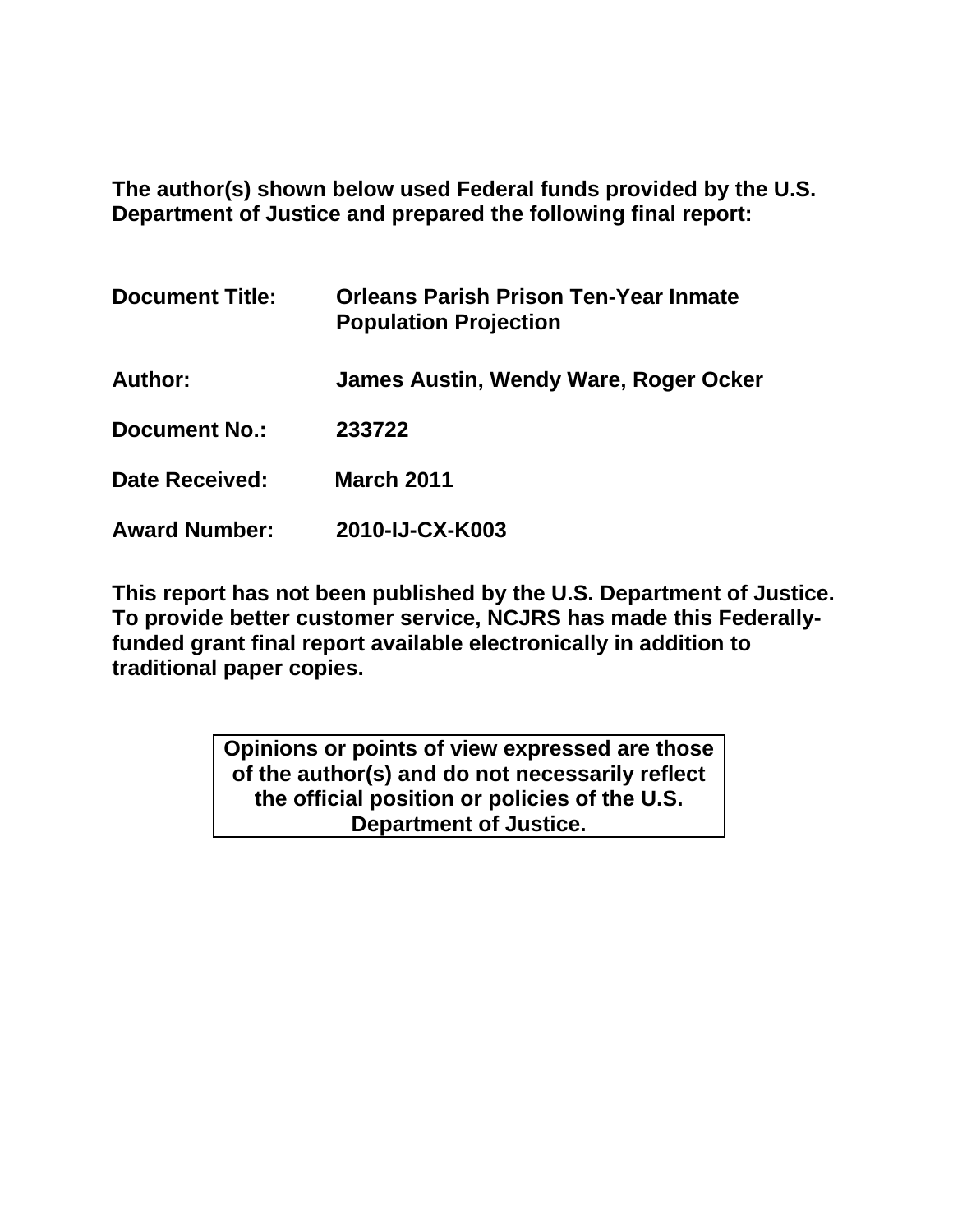*The JFA Institute*  Denver, CO/Malibu, CA/Washington, D.C.

*Conducting Justice and Corrections Research for Effective Policy Making* 

# **Orleans Parish Prison Ten-Year Inmate Population Projection[1](#page-1-0)**

**Prepared by** 

**James Austin Wendy Ware Roger Ocker** 

**November 2010** 

<span id="page-1-0"></span>*720 Kearney St. Denver, CO 80220 Ph. 303-377-1556 www.JFA-Associates.com* 

 $\overline{a}$ 

1 This project was supported by Award No. 2009-IJ-CX-K010, awarded by the National Institute of Justice, Office of Justice Programs, U.S. Department of Justice. The opinions, findings, and conclusions or recommendations expressed in this publication or are those of the author(s) and do not necessarily reflect those of the Department of Justice. NIJ defines publications as any planned, written, visual or sound material substantively based on the project, formally prepared by the award recipient for dissemination to the public.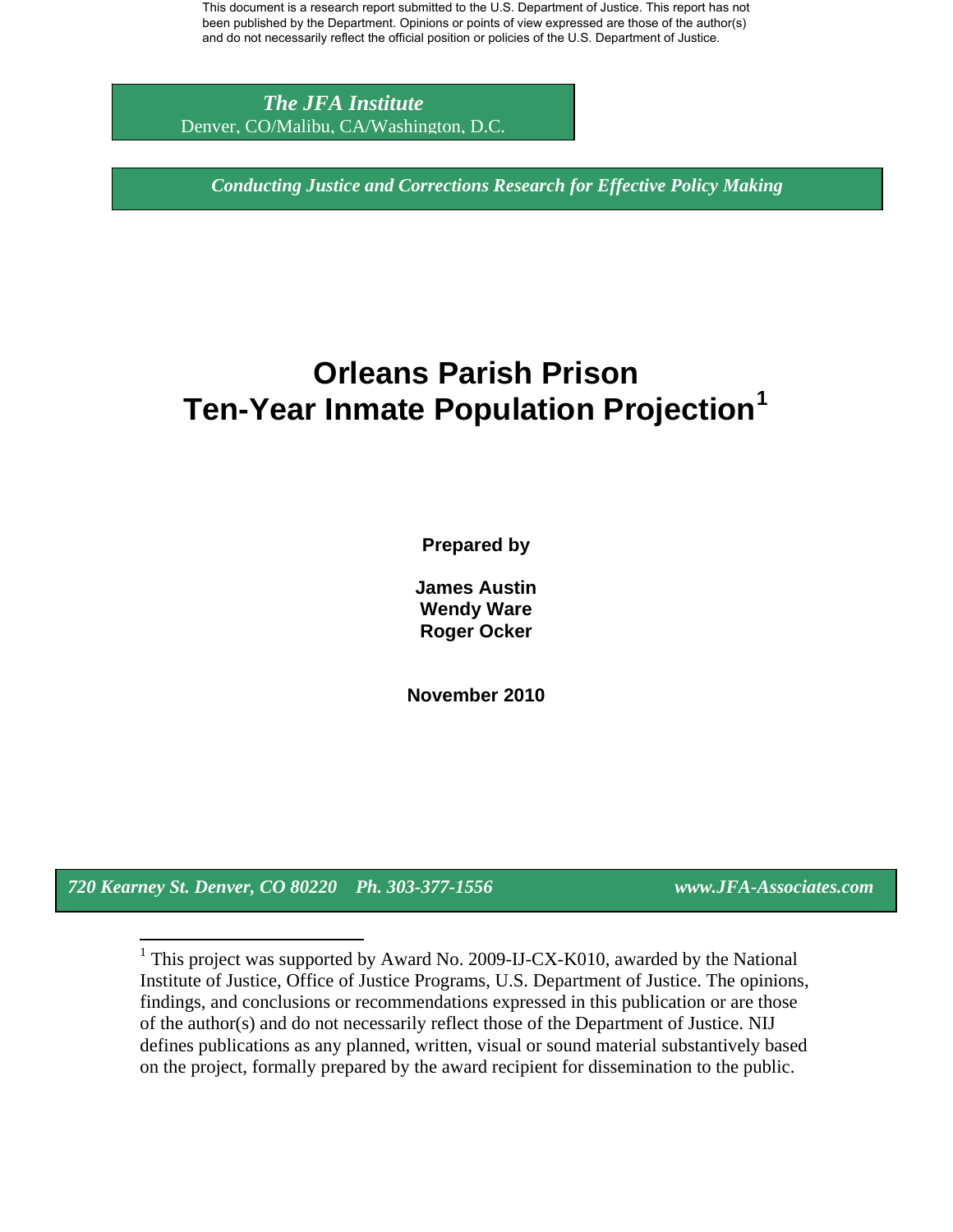## **Major Findings and the OPP Base Projection Summary**

## *Summary of Key Trends Impacting OPP Admissions*

- 1. Prior to Katrina the Orleans Parish population had gradually declined from 483,663 to 455,188. The at-risk population was also declining at that time.
- 2. Post Katrina the Orleans Parish population has returned to approximately 80% of its former size. It is not clear the extent to which the population will continue to grow.
- 3. The repopulation of Orleans Parish has resulted in a population that has a higher rate of home ownership, higher education level, lower poverty rate, and higher median household income. All of these factors are associated with lower crime rates.
- 4. Despite significant increases in the Orleans Parish Prison (OPP), both the number and rate of serous crimes reported to police have significantly declined.
- 5. The number of arrests have declined from their peak of nearly 140,000 in 2004 to 92,500 in 2009.
- 6. More recently, the first ten months of 2010 show a 18% decrease in arrests as compared to the first ten months of 2009 – a drop of 14,646 arrests.
- 7. The current demographic trends of the Parish as well as the declining reported crime and arrest trends suggest a downward trend in OPP admissions.

#### *Recent Trends in the OPP Prisoner Population*

- 1. The OPP currently consists of approximately 3,200 inmates who fall into several distinct legal categories.
- 2. 44% of the daily OPP population are in pretrial status with the vast majority of them being people charged with one or more felony crimes.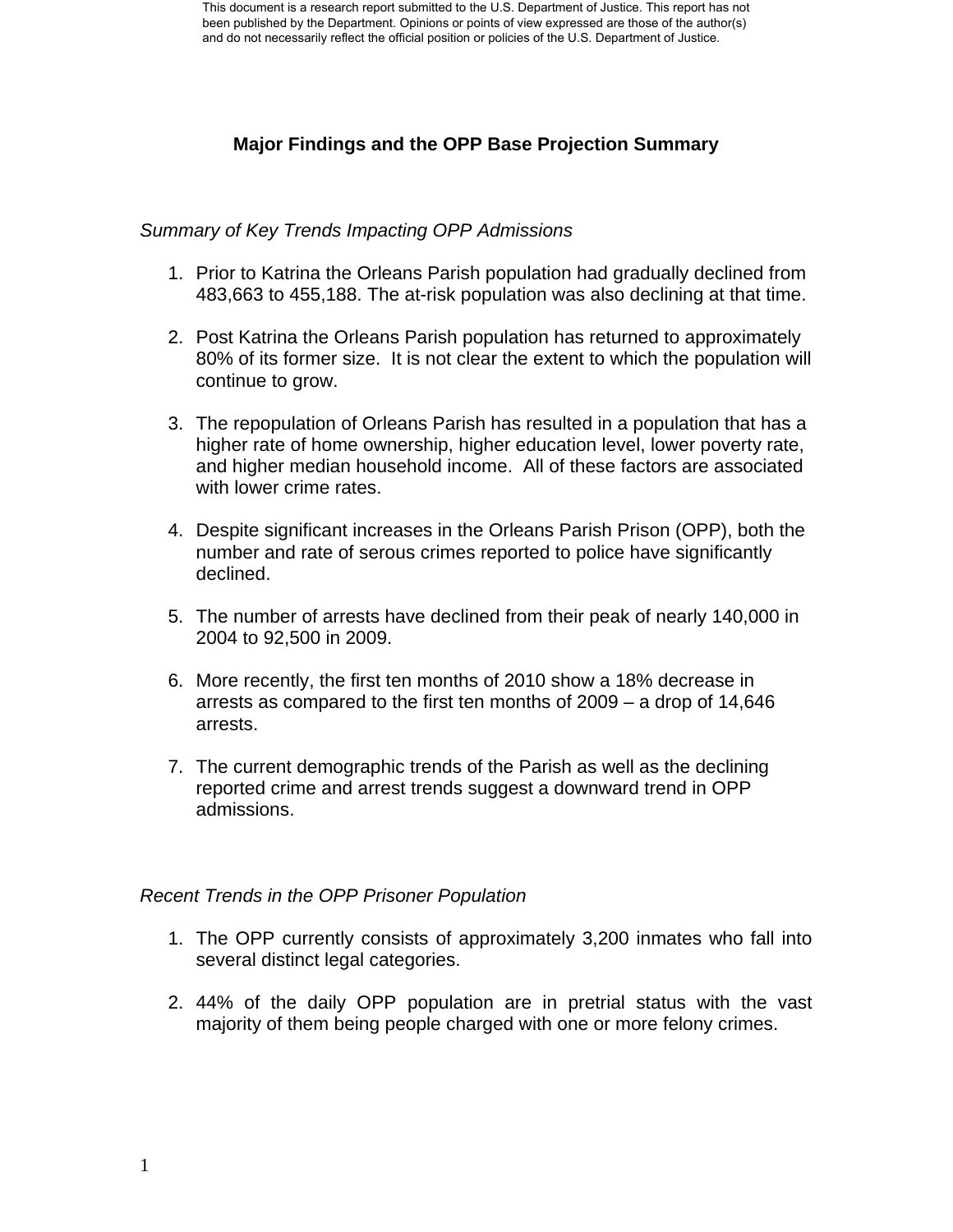- 3. The other large group consists of persons who have been sentenced to state prison but are being housed in the OPP (currently there are about 1,025 such prisoners or about 1/3rd of the entire OPP population).
- 4. The number of admissions and releases peaked in about September 2009 and have since declined consistent with crime and arrest trends.
- 5. More recently, OPP admissions for the first nine months of 2010 are 20% below what they were for the first months in 2009 – a drop of nearly 10,000 admissions.
- 6. If one removes the DPS&C inmate population from the data the remainder of the OPP population has been slightly declining which again is consistent with the arrest, booking and release data trends.

## *Comparisons With Other Parishes*

- 1. Orleans has a significantly higher incarceration rate compared to the other three Parishes even when one takes into account the violent and total crime rates.
- 2. If the OPP prisoner population was strictly a function of violent or total crimes rates and the same criminal justice policies as exist in East Baton Rouge, Caddo, the OPP population would be as high as 1,426 (Caddo rates).

## *Detailed Assessment of the OPP Admissions and Releases*

- 1. During the last 12 months, there were 59,566 admissions that were generated by 42,592 people.
- 2. The average LOS for all releases was 19.6 days, which produces a projected OPP daily population of 3,196.
- 3. The overall number of admissions, releases and the LOS are quite accurate and can be used to make a valid base projection. There are difficulties in determining the exact charge and basis for release as persons admitted to the OPP have multiple charges. But despite these data issues, the basic legal statues and methods of release are relatively accurate.
- 4. The largest proportion of admissions and releases are people with an outstanding warrant (over 20,000 or  $1/3<sup>rd</sup>$  of all releases). The vast majority of these warrants are issued by the Jefferson Parish largely for missed court dates and FTAs.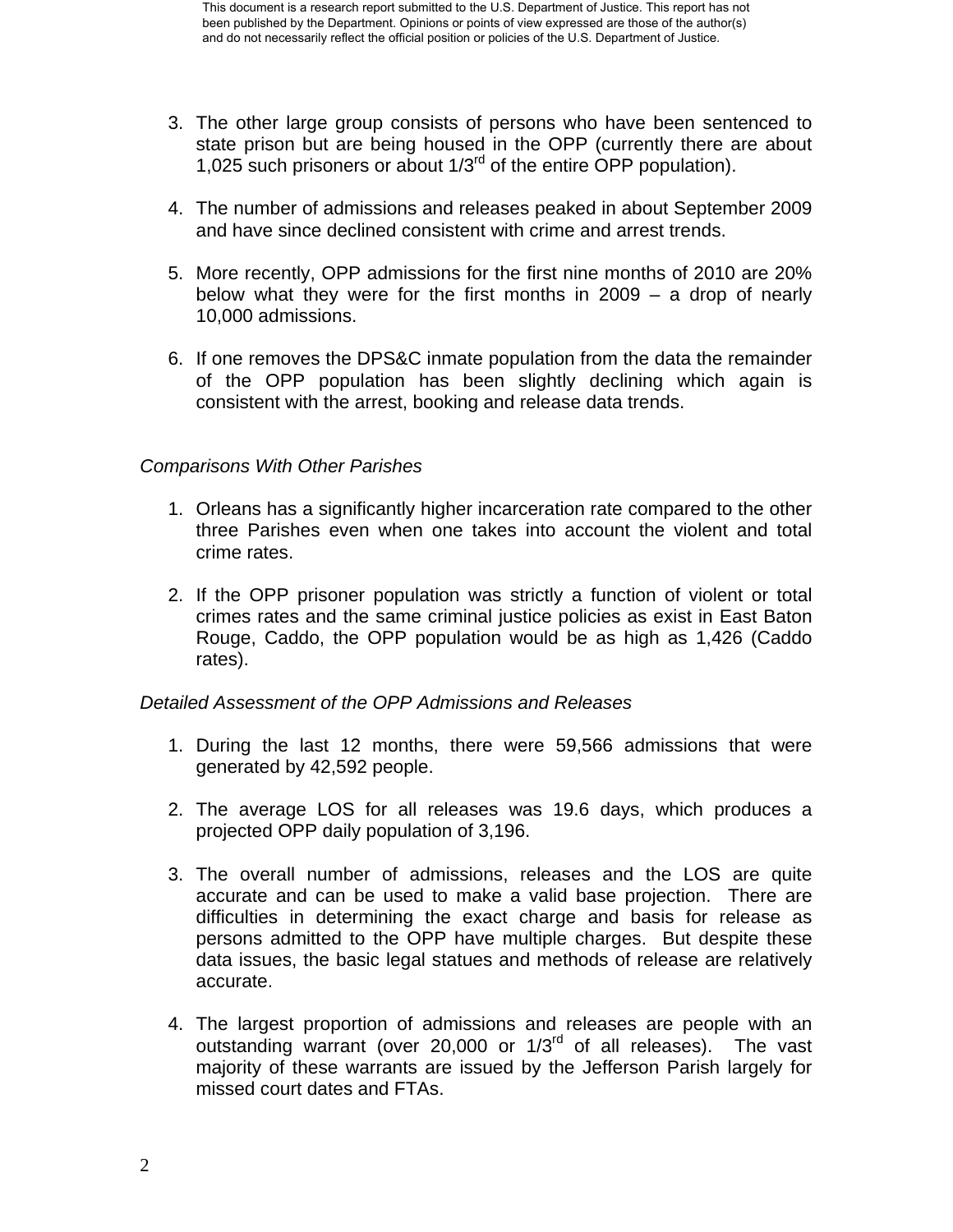- 5. When the 20,000 warrant releases are excluded, the overall LOS increases to 28.7 days, which is more typical of a major urban jail.
- 6. The vast majority of the releases that are not warrants are exiting the OPP in some form of pretrial status (92%).
- 7. Males and Blacks have significantly longer LOS. Specifically, males have an overall LOS of 22 days versus 10 days for females. For Blacks, they have a LOS of 23 days versus 11 days for whites and 5 days for Hispanics. These LOS differentials result in these categories of inmates "stacking up" in the OPP population.
- 8. When one controls for the type of charge one is booked for, Blacks continue to show a longer LOS although the overall difference is reduced.
- 9. A more detailed study should be conducted to determine the basis for the longer LOS for Blacks, which is a strong contributor to the size of the OPP population.
- 10. This finding coupled with the large number of warrant releases means that law enforcement and court processing are the two driving forces in determining the current and future number of OPP admissions and length of stays.
- 11. Pretrial felons produce the largest share of the OPP population. Efficiencies in expediting those cases would have a large effect on the OPP population. For example, if the LOS was reduced by an average of 10 days, the OPP population would drop by about 250 prisoners.

## *DPS&C State Inmates Housed and Released in OPP*

- 1. In 2009 there were 1,143 people who were released from the Department of Public Safety and Corrections who have been sentenced to DPS&C by the Orleans Courts.
- 2. The overall length of stay for these people was 3.0 years with an average sentence of 5.5 years.
- 3. Of that number 726 (or 64% of all Orleans sentenced inmates) were released from the OPP system as opposed to other DPS&C state prison facilities.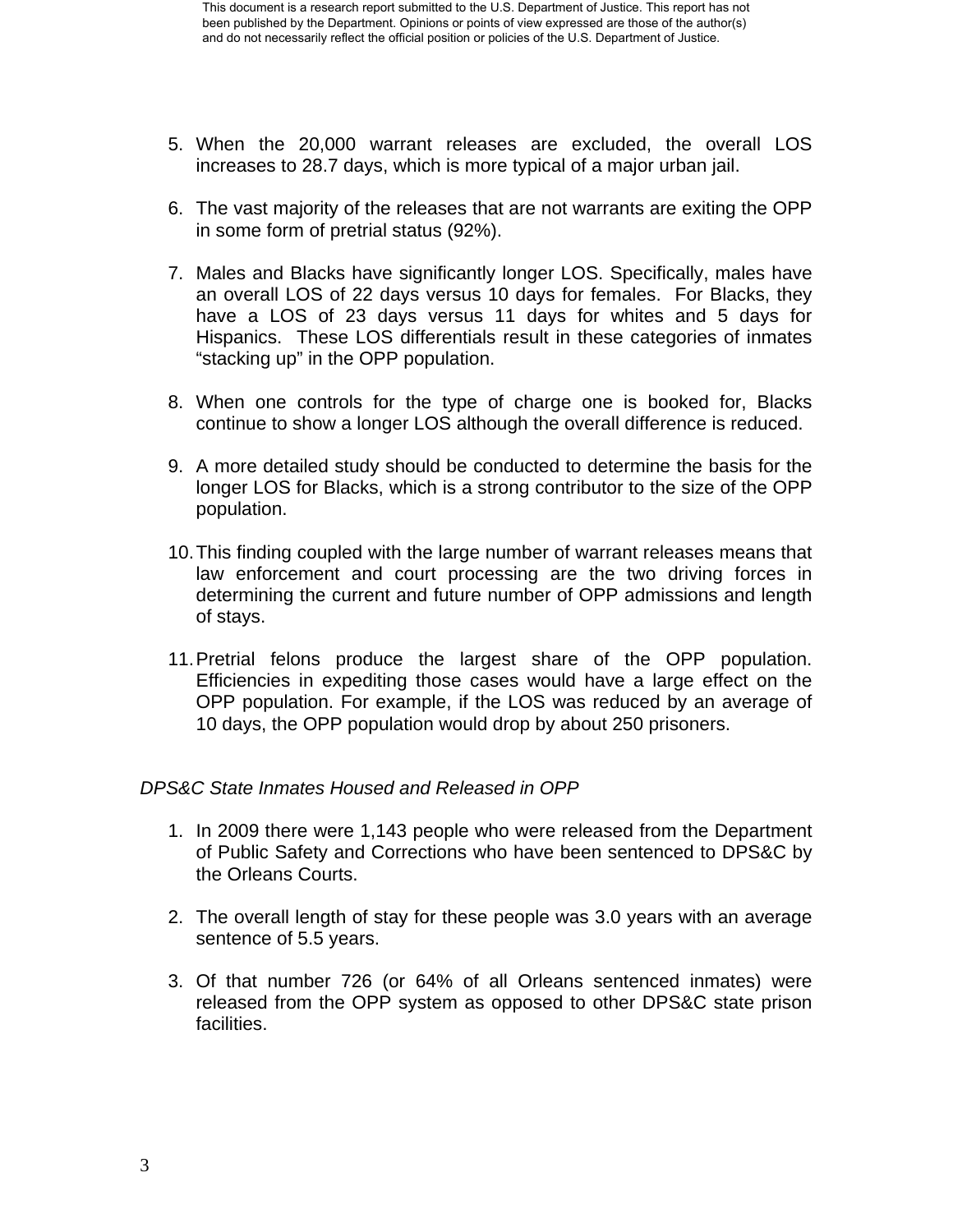## *Base Projection*

The following key assumptions are being made for the ten year base projection which reflect current trends and criminal justice policies as noted above:

- 1. OPP pretrial misdemeanor and warrant admissions will continue to gradually decline over the decade at a rate of 5% per year. This assumption is based on implemented initiatives that focus on misdemeanor crimes that will continue to reduce misdemeanor admissions plus declining crime and arrest rates.
- 2. The methods of release and the associated average LOS for each release type for the pretrial misdemeanor and warrant admissions population will remain constant over this ten-year projection.
- 3. The OPP pretrial felon admissions and locally sentenced populations will remain constant at 2010 level throughout the ten year forecast.
- 4. The methods of release and the associated average LOS for each release type for the pretrial felon admissions and locally sentenced populations will remain constant over this ten-year projection.

Based on these assumptions there will be continued but slight decrease in the local (non-state prison) Orleans prisoner population now estimated at 2,339 to about 2,200 by the end of 2012 and continue to decline to 1,953 by the end of 2020.

The state DPS&C inmate population, under current policy is held constant at 950 throughout the ten-year forecast based on current policies. Thus the overall OPP population will reach 2,903 by the 2018.

If one adds a 7.5% peaking factor to accommodate seasonal fluctuations and special housing needs of the inmate population the bed capacity needs would be 3,121 beds.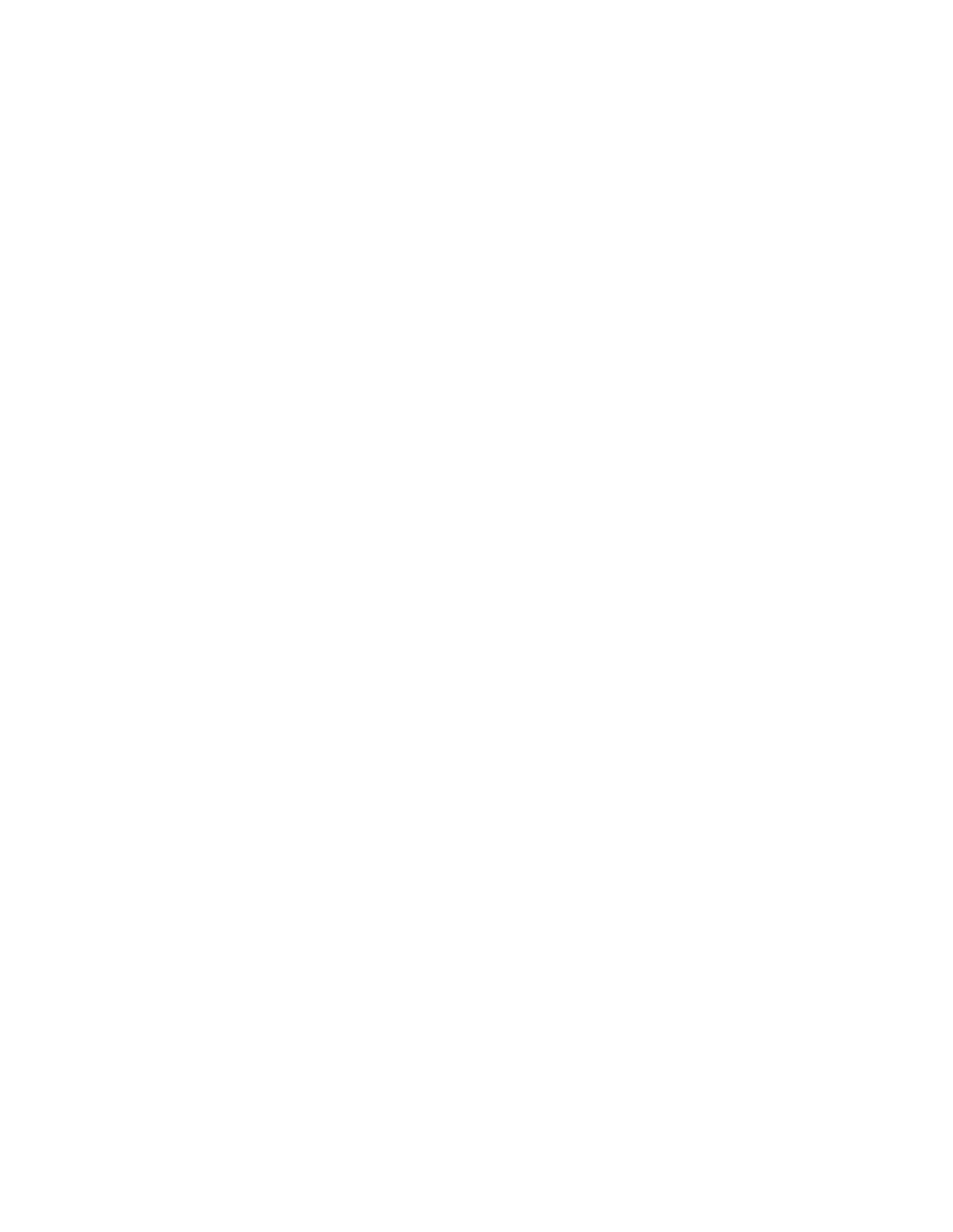#### <span id="page-8-0"></span>**Introduction**

This report provides a ten-year projection of the Orleans Parish Prison (OPP) population to be housed by the Orleans Parish Sheriff's Office. The study was requested by the City of New Orleans and was funded by the National Institute of Justice, U.S. Department of Justice, Louisiana Disaster Recovery Foundation and the Public Safety/Governmental Oversight Grants Program.

At issue was to determine the need to construct a new jail facility or facilities that would have sufficient capacity to properly house and manage persons who were incarcerated under current state and local laws and criminal justice policies. Mayor Mitch Landrieu signed an executive order establishing a Criminal Justice Working Group - an official Mayoral Advisory Committee -, which was tasked with reviewing plans and information relating to the size of the Orleans Parish Prison complex. This report is being submitted to the Task Force as part of its work to make recommendations to Mayor Landrieu.

As will be emphasized throughout the report, the current and future size of a jail population is largely the product of a number of factors that are beyond the control of the Sheriff. Demographic, socio-economic, crime, arrest and court processing (among others) are factors that contribute to the two major forces that produce a jail population -- admissions and length of stay (or LOS). What this initial report does is to document those trends and estimate the long-term effects of *current* trends on the projected size of the Orleans jail population. This initial estimate is referred to as the "base" projection.

A subsequent report will provide estimates of how the base projection may be impacted by two major reforms or initiatives:

- 1. DPS&C State Prisoner Population now housed at the OPP
- 2. Implementation of a Pre-Trial Release Program

In completing this study JFA relied extensively upon data provided by the Orleans Parish Sheriff's Office and New Orleans Police Department.<sup>[2](#page-8-0)</sup> Data were also provided by the Vera Institute, which has been conducting a number of studies of current police and criminal justice practices and initiatives. The Louisiana Department of Public Safety and Corrections (DPS&C) provided data

 $\overline{a}$ 

 $2^2$  The authors would like to express they great appreciation to Sheriff Marlin N. Gusman, Commander Michael Laughlin, and Joe Timmons of the Orleans Parish Sheriff's Office. Further Secretary James LeBlanc, Melanie Gueho, and Tabitha Mizell of the Louisiana Department of Public Safety and Corrections provided valuable information on the number of state inmates housed in the Orleans jail system. Paul McCaskell provided reported crime and arrest data. Michael Jacobson and Jon Wool of Vera Institute provided a great deal of background information on current and projected criminal justice initiatives. Finally, Frederick Kullman of the Office of the Mayor of New Orleans and Eugene Atherton of the Corrections Technology Center of Excellence, National Institute of Justice, U.S. Department of Justice, helped coordinate all of our data collection efforts.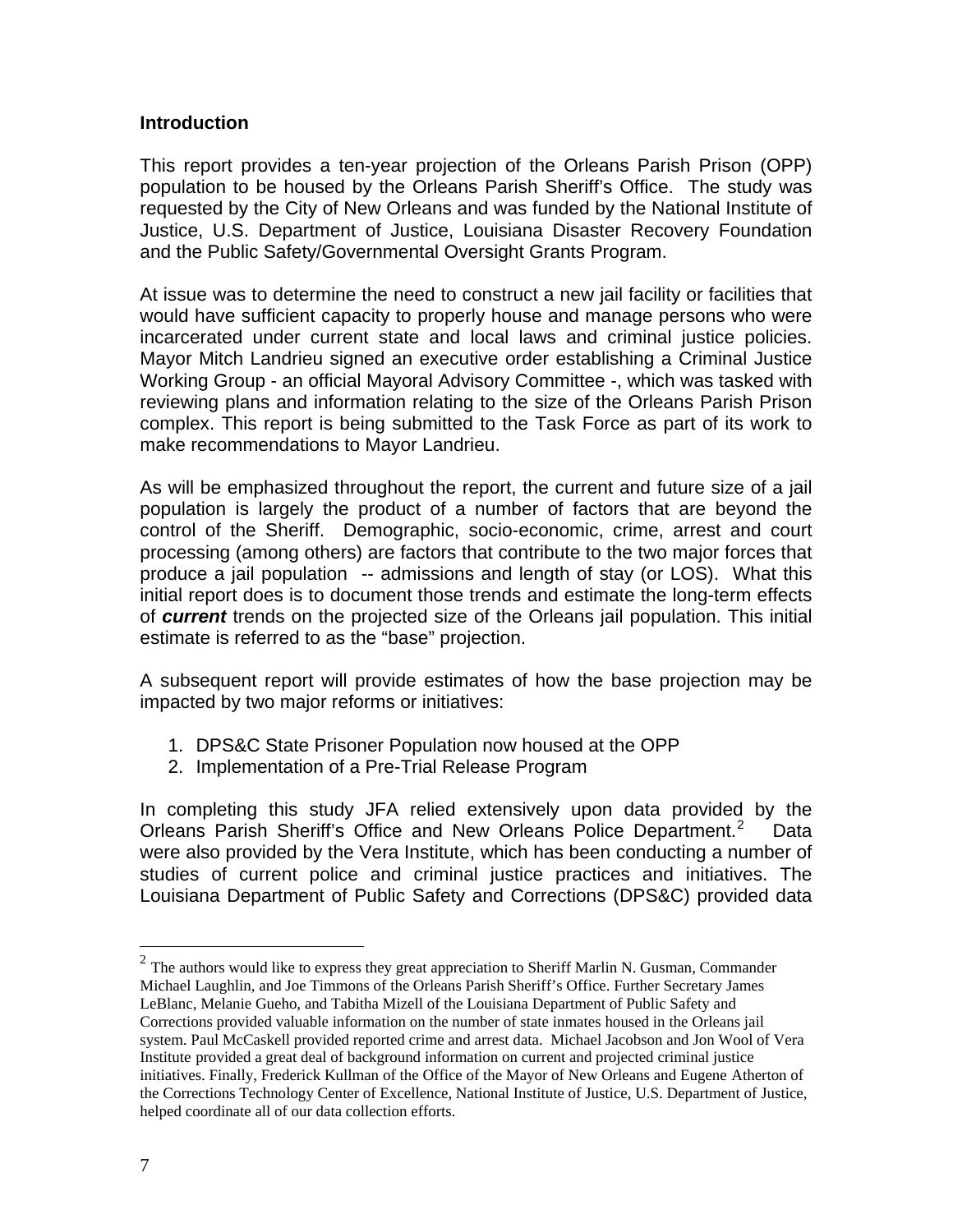on state inmates housed in the OPP and those sentenced to state prison each year from the Orleans Parish courts.

## **Projection Policy Simulation Model**

Inmate and correctional population projections should not be seen as magic boxes used to predict the future, but instead as tools for understanding the origin and direction of prisoner population changes based on current and alternative criminal justice policies. They are used most effectively to predict future population levels and to analyze the impact of new and proposed changes in laws, policies and administrative practices.

To meet this need, the JFA has developed the Prophet Simulation Software for simulating and forecasting pre-trial, sentenced prisoner, probation, parole and any other correctional populations. This model can be used in a number of ways. Institutional planners may use it to project future population levels to better prepare for increases or decreases in the growing demand for scarce bed space and programmatic resources. Policy makers can foresee the effects of changes in current laws or policies prior to their implementation. Researchers can "sort out" and isolate the effects of specific practices that may otherwise be obscured in the complex web of criminal justice activity

This model has been used since 1982 by the JFA staff to assist numerous state and local jurisdictions across the country (including the Louisiana Department of Public Safety and Corrections) to provide support for correctional population projections. The model has been used successfully to generate prisoner population forecasts in over 50 state and local jurisdictions across the country. It was cited by the GAO as one of the nation's most sophisticated and wellestablished projection models available to correctional agencies.

## *Technical Attributes of the Model*

Because no two criminal justice systems are the same, there is no single Prophet model. Instead, the software allows analysts to customize and construct models that mimic the actual flow of prisoners through systems, based on the unique law enforcement, sentencing structure and policy environments of the target system. It is best to think of the Prophet simulation software as a "shell" or beginning structure that can be constructed in any fashion.

The Prophet Simulation model is an example of a stochastic entity simulation model. It is stochastic in the sense that the model is conceptually designed around the movement of individual cases (offenders) into, through, and out of correctional populations defined by the user. The model also makes use of the Monte Carlo simulation techniques by adding an element of randomness to the simulation model.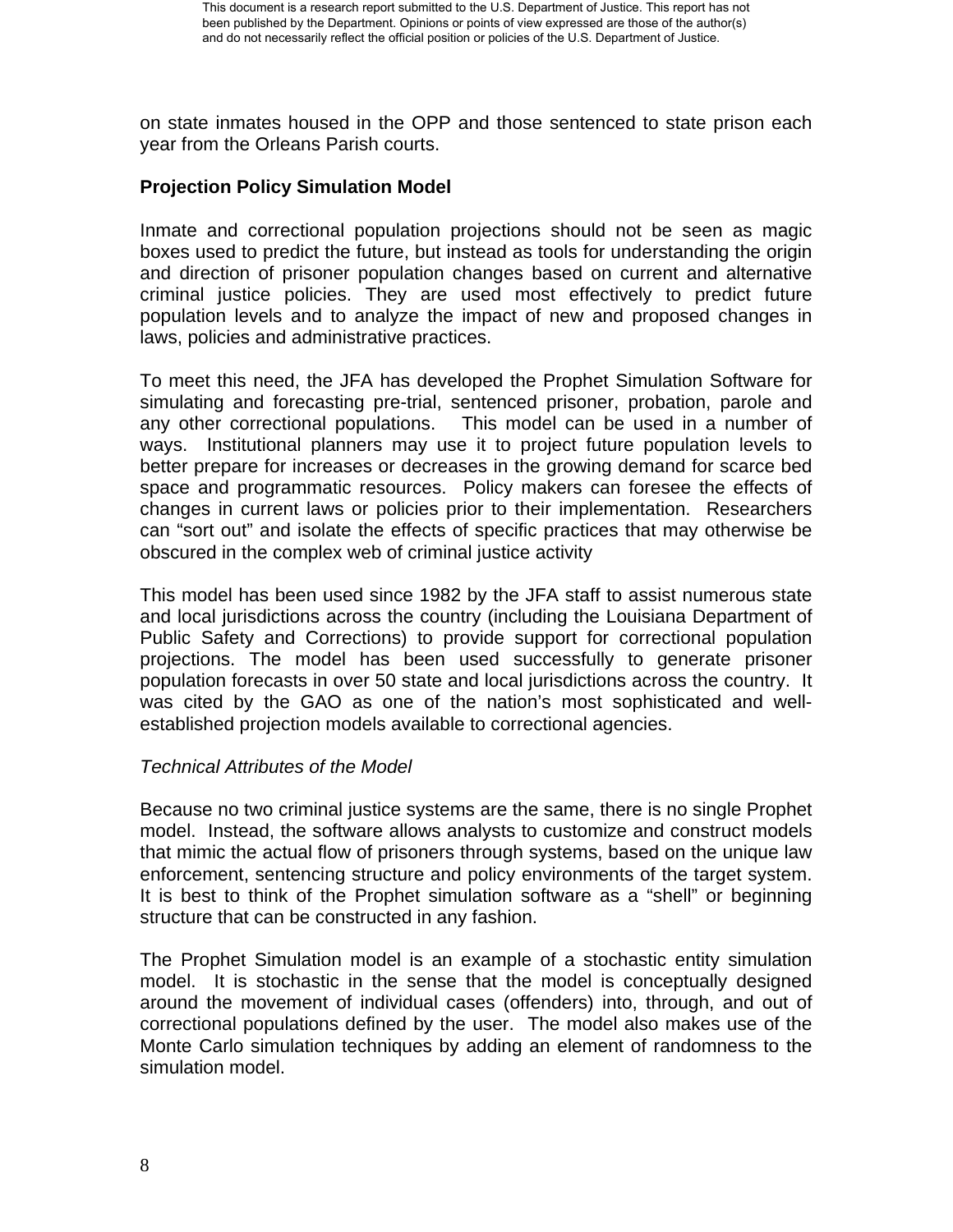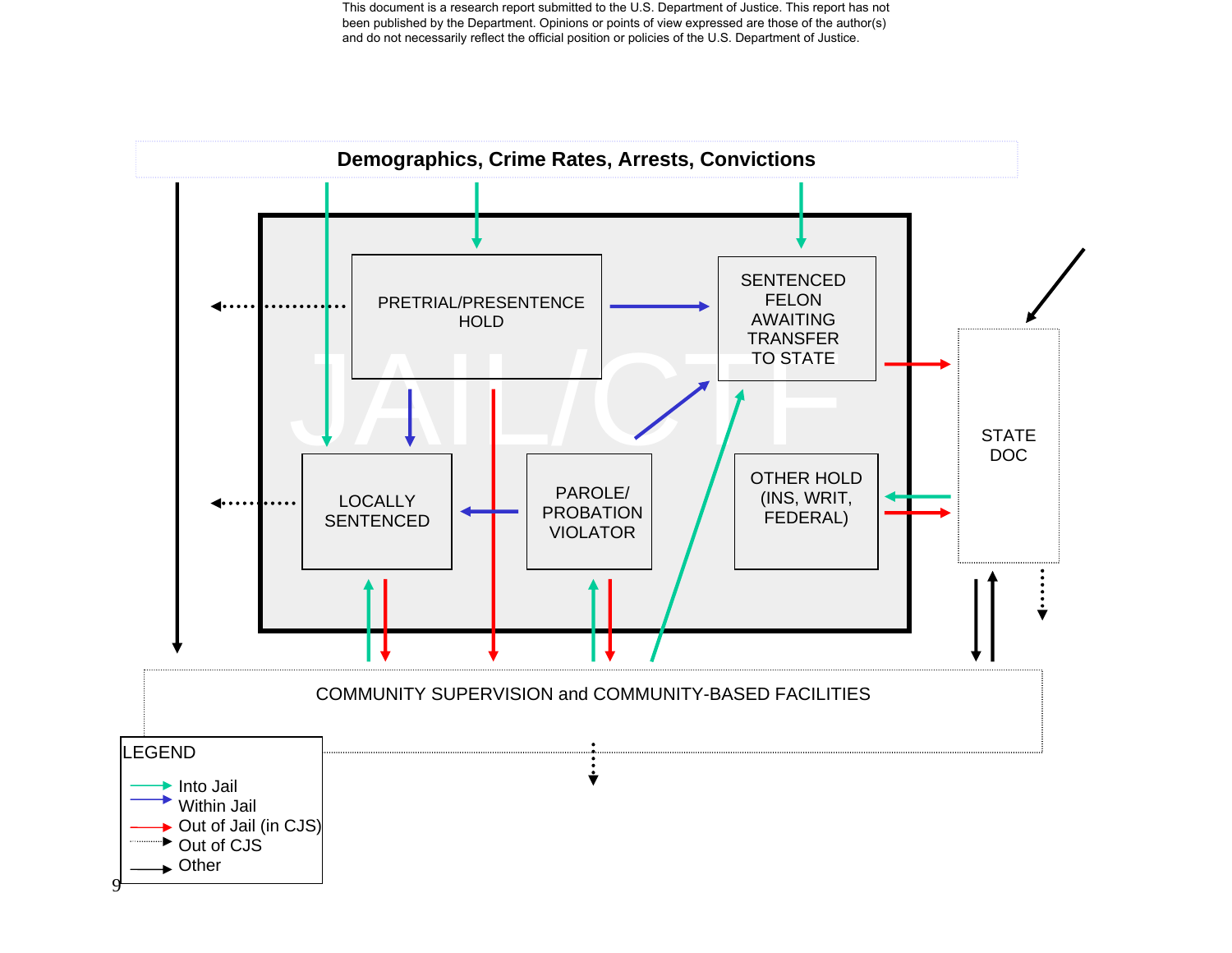Random numbers are generated and used by the simulation process to determine the prisoner group composition and lengths of stay associated with a system. Individual cases are processed by the model through a series of probability distribution arrays or matrices, which provide computations for individual cases. When loaded with accurate data, the model will mimic the flow of prisoners though a correctional system.

The forecasted populations are composed of: (1) cases confined at the beginning of the simulation, and (2) cases admitted to the population at any point after the start of the simulations. The existing prisoner population and new prisoner admissions are modeled separately. By disaggregating a system in this manner, the user can adjust each of these sub-populations without altering the process of other sub-groups. This is particularly significant for completing "what-if" simulations on the forecasted population.

In order to understand the process, it is useful to briefly discuss the output of the model. The Prophet simulation model produces two types of projections. First, it produces prisoner population projections, such as the incarcerated prison, jail or community program populations. These outputs are usually of primary importance. Second, the model also projects movements into and out of various statuses and produces numerous admission and release projections. The computer program produces these outputs in the form of vectors which represent a ten-year time span.

The movements and outputs are especially useful in terms of monitoring how well the model is replicating the actual flow of cases through the system. The basic building blocks of the model are:

#### Inmate ID Groups:

Case identifiers or offender groups that are meaningful within the context of the local jurisdiction's record keeping system and are similar to the way in which cases are processed through the corrections system (i.e. Male Felons, Female Misdemeanant, etc.).

## Legal Statuses:

Stages or conditions associated with the operation of the system (i.e., Pretrial, Sentenced, etc.) are typically operationalized as statuses.

## Criminal Justice System Flow:

In order to mimic correctional populations, the various events or processes that a person may undergo after the point of the arrest has been made need to be constructed. The so called "connections" between the legal statuses, represent the paths or flows a case could take through the system, and the length of stay (or lag) in each status (i.e. Arrest, Booking, Pretrial Release, Convictions, Release). These flows represent the lengths of stay in each status.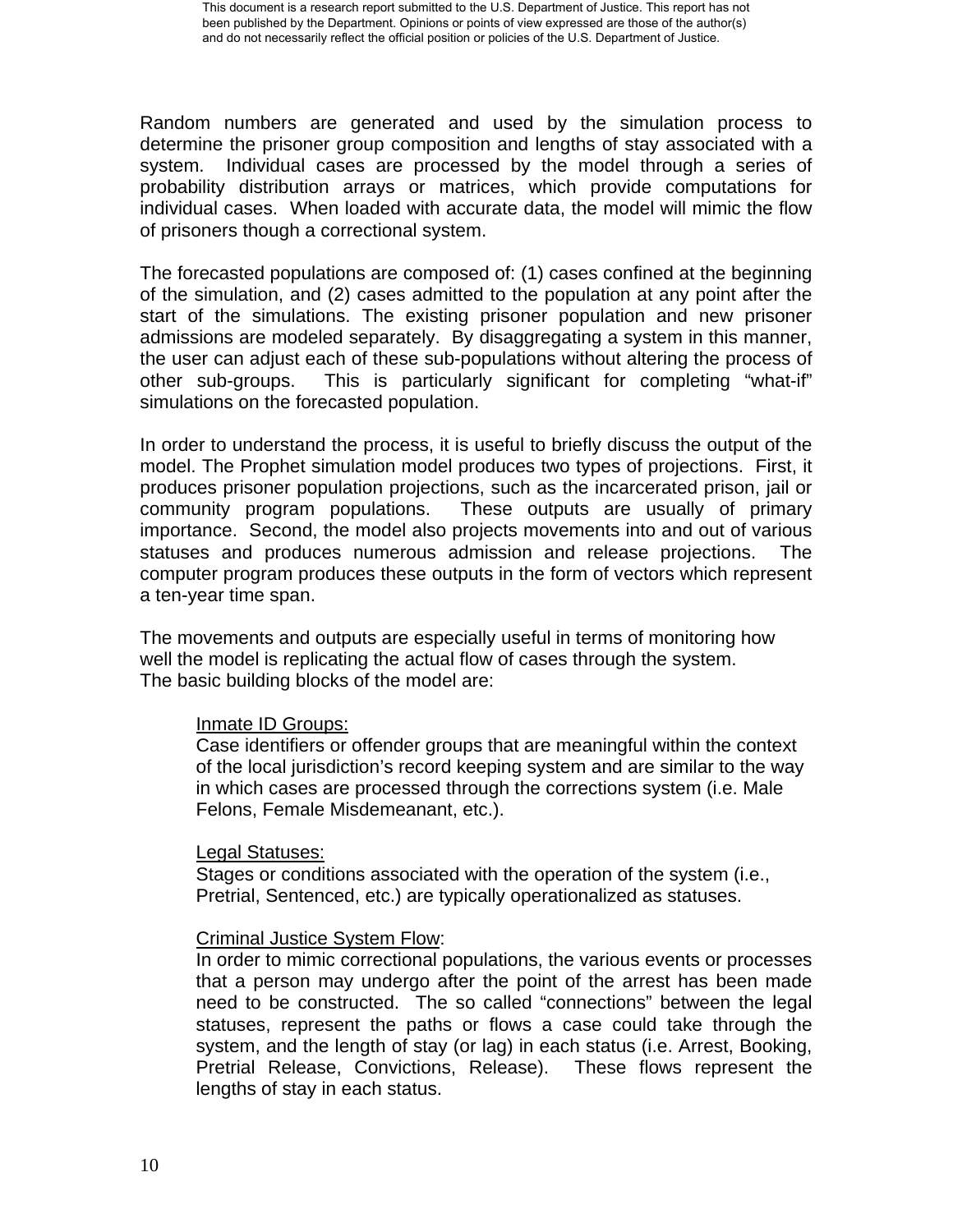To load the model estimates are made of the number of admissions or bookings for the jail system over the next ten years. These estimates are typically based on demographic, crime and arrest trends. For each year of admissions, the associated ID groups, legal status and LOS are based on current data produced by the local criminal justice agencies. We are most interested in the current rather than prior policies since we are trying to mimic the current system.

For this project we received detailed data form the OPSO in the form of the following extract files:

- 1. Admissions and Releases to and from the OPP (last 12 months)
- 2. The Current OPP population (snapshot of end-of-day population as of September 28, 2010).

Each extract file contained detailed data on the person's admission and release dates, all criminal justice charges, the reason for admission or booking, the method and legal status at release. Because the dates for these admission and release dates were provided, it was possible to calculate the various LOS for each admission and release.

No projection can be made until the local criminal justice agencies and policy makers establish their assumptions regarding how they plan to deploy and utilize their resources. This would include assumptions regarding crime rate trends, the number of police to be deployed and law enforcement strategies designed to address current crime rate trends, pre-trial release practices, court processing and sentencing trends.

As suggested above, criminal justice policies are constantly in flux as new laws are passed and new administrative reforms are implemented. For these reasons it is not possible to accurately project the size of a jail population. What can be done is to show the consequences of current and proposed policies on a jail or any other correctional population. As will be shown in this report, there is considerable variance in the projected size and attributes of the Orleans Parish prison depending on which policies are adopted by local and state criminal justice agencies

## **Major Demographic, Crime and Arrest Trends**

The devastation that occurred due to Hurricane Katrina has had a major impact on the size and attributes of the Orleans Parish. This historic event also had a major impact on the size of Orleans Parish Prison. In this section we summarize these trends as they relate to the current and projected future size of the Orleans Parish prison population.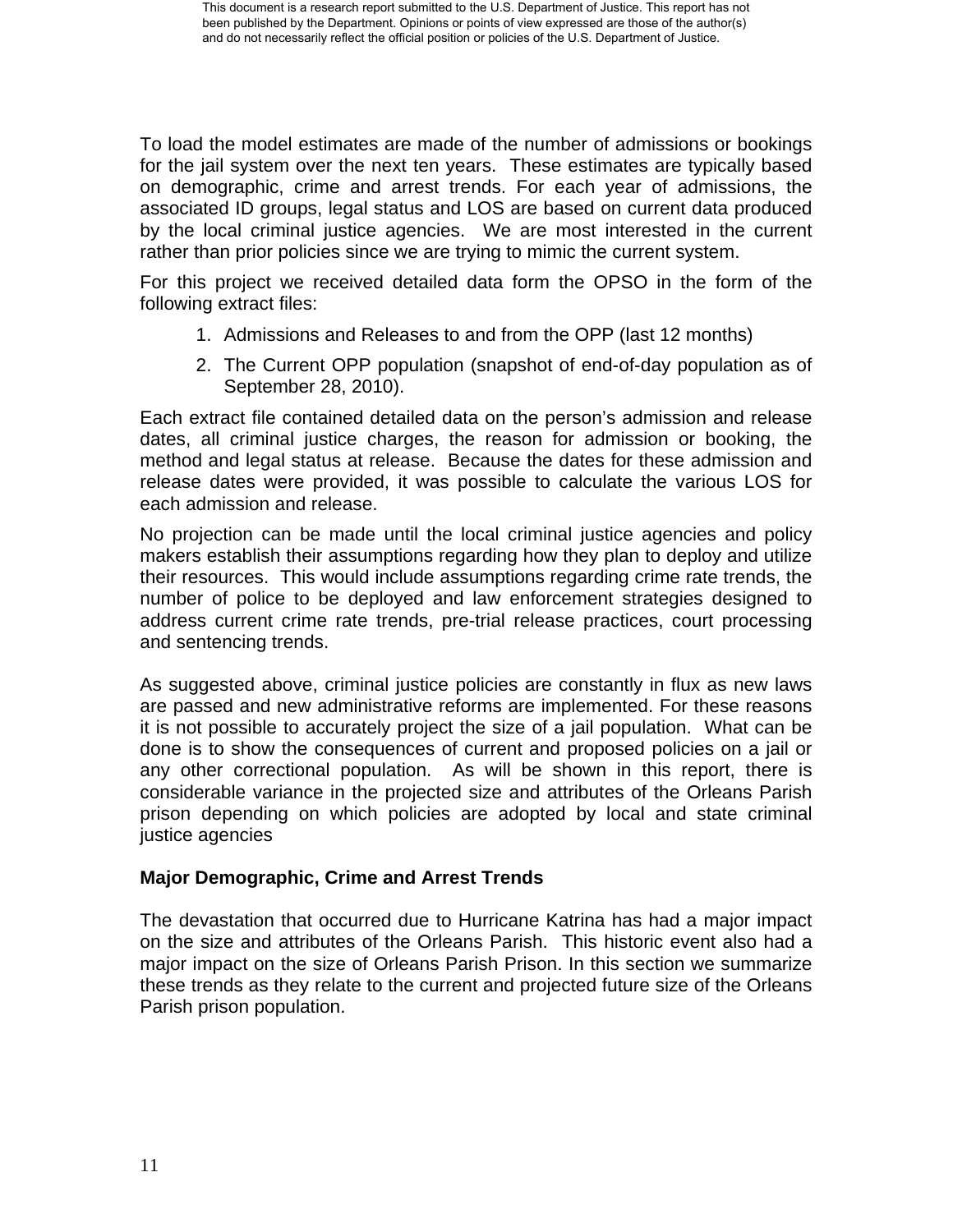## <span id="page-13-0"></span>*Demographic Changes*

Prior to Katrina, the Orleans Parish population was approximately 455,000 people. As shown in Table 1, the Parish population had been steadily declining since 2000 when it stood at nearly 484,000. In making a jail projection one is particularly interested in the size of what is referred to as the "at risk" population. These are people who are most at risk to be arrested and admitted to the jail system. As shown in Table 1, the number of males age 15- 34 was declining prior to Katrina. After Katrina, there was of course a dramatic drop in the resident population. But since then the population has re-populated to approximately 355,000 or about 80% of its pre-Katrina population.

The major question is whether the population will continue to increase and reach its former size. JFA attempted locate such a projection but none exist. Rand did an early forecast of the re-population effort but it significantly underestimated the growth in population.  $3$  Similarly, the state issued a forecast that stated the total population would not exceed 260,000 by 2010 and would reach 275,000 by the year 2030.<sup>[4](#page-13-0)</sup> While the Parish has rebounded much faster than these earlier projections, the question is whether and when it will return to its pre-Katrina levels? At this point it would appear that it will continue to repopulate but at slower rate than has occurred since 2006.

There are also a number of variables that represent the key socio-economic attributes of the Orleans Parish population both pre and post Katrina. As shown in Table 2, on a number of these statistics, the current Orleans population is more educated, more likely to own a home, less likely to be living in poverty, have a higher median income, and not have children. In essence the Parish has been repopulated by a population that is less likely to be involved in criminal conduct, arrested, and thus become part of the criminal justice system.

 $\overline{a}$ 

<sup>&</sup>lt;sup>3</sup> McCarthy, Kevin, D.J. Peterson, Narayan Sastry, and Michael Pollard. The Repopulation of New Orleans after Hurricane Katrina, 2006, Rand Gulf States Policy Institute.

<sup>4</sup> http://www.louisiana.gov/Explore/Population\_Projections/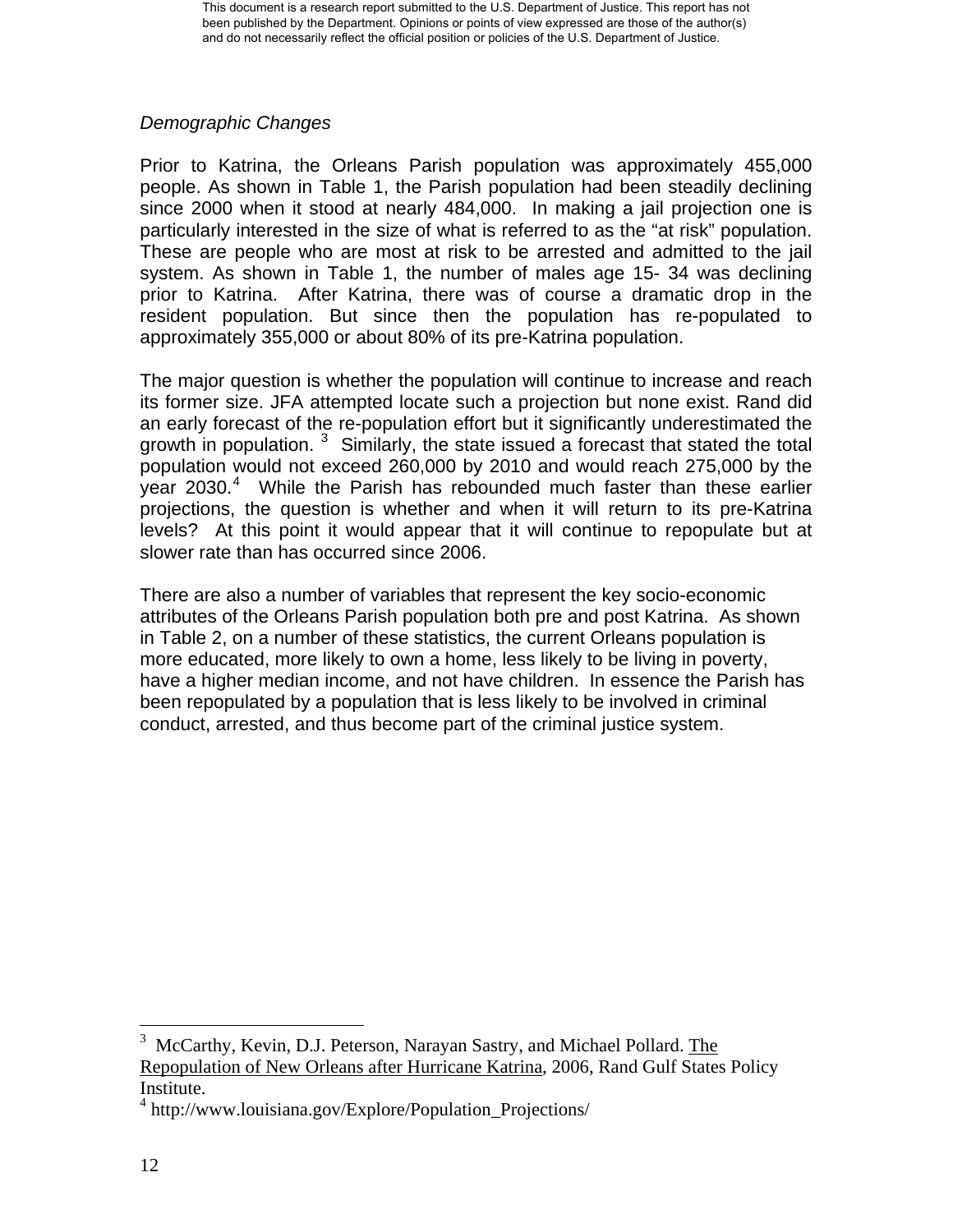| Year | <b>Orleans</b><br>Parish<br>Population | <b>Orleans</b><br><b>Males</b><br>15-19 | <b>Orleans</b><br><b>Males</b><br>20-34 | Louisiana<br>Population |
|------|----------------------------------------|-----------------------------------------|-----------------------------------------|-------------------------|
| 2000 | 483,663                                | 18,427                                  | 68,084                                  | 4,468,979               |
| 2001 | 477,932                                | 17,864                                  | 67,346                                  | 4,460,816               |
| 2002 | 472,744                                | 17,519                                  | 66,723                                  | 4,466,068               |
| 2003 | 467,761                                | 17,140                                  | 65,635                                  | 4,474,726               |
| 2004 | 461,915                                | 16,711                                  | 65,080                                  | 4,489,327               |
| 2005 | 455,188                                | 16,311                                  | 63,900                                  | 4,497,691               |
| 2006 | 208,548                                | 5,993                                   | 29,042                                  | 4,240,327               |
| 2007 | 288,113                                | 8,900                                   | 39,658                                  | 4,376,122               |
| 2008 | 336,644                                | 10,352                                  | 46,481                                  | 4,451,513               |
| 2009 | 354,850                                | 10,755                                  | 50,241                                  | 4,492,076               |

## **TABLE 1 ORLEANS PARISH HISTORICAL POPULATION**

*Source: US Census Bureau*

#### **TABLE 2 COMPARIOSNS ON KEY SOCIO-DEMOGRAPHIC VARIABLES FOR ORLEANS PARISH 2009 AND 2009**

| <b>Attribute</b>          | 2000     | 2009     | <b>Difference</b> |
|---------------------------|----------|----------|-------------------|
| White                     | 27%      | 30%      | 3%                |
| <b>Black</b>              | 67%      | 61%      | $-6%$             |
| Hispanic                  | 3%       | 5%       | 2%                |
|                           |          |          |                   |
| Home Ownership            | 46%      | 51%      | 5%                |
| Ownership - No Mortgage   | 33%      | 38%      | 5%                |
| No Access to Vehicle      | 27%      | 18%      | $-9%$             |
| Households w Child        | 30%      | 24%      | $-6%$             |
| Single Person Household   | 33%      | 37%      | 4%                |
| Poverty Rate              | 28%      | 24%      | -4%               |
| <b>Child Poverty Rate</b> | 41%      | 35%      | $-6%$             |
| Median Income             | \$34,928 | \$36,468 | \$1,540           |
| No HS Degree              | 25%      | 16%      | $-9%$             |
| <b>College Degree</b>     | 26%      | 31%      | 5%                |

*Source: Greater New Orleans Community Data Center*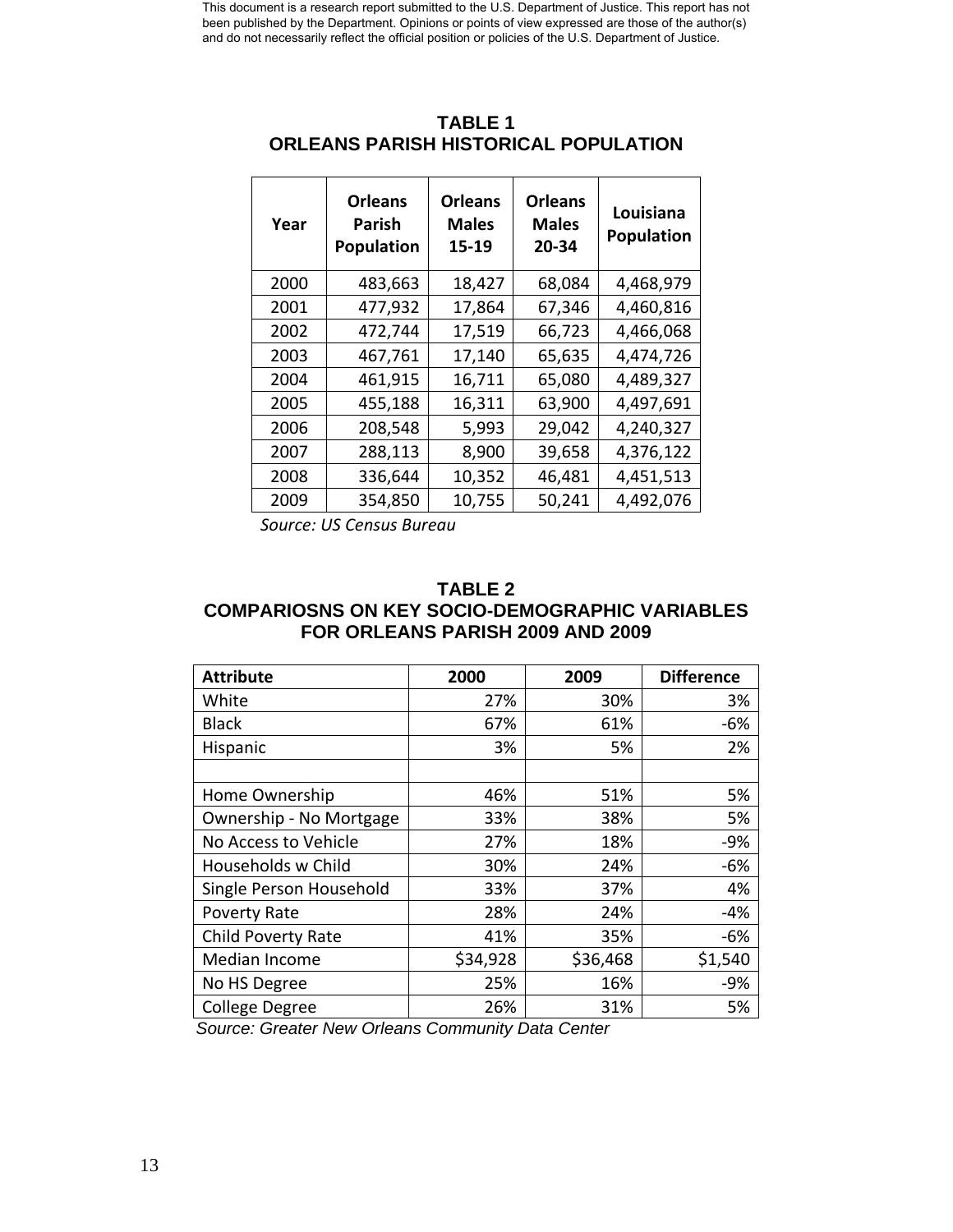## *Crime Trends*

Crime trends are based on the Federal Bureau of Investigations Uniform Crime Reporting (UCR) data system. The UCR represents all serious crimes reported to police. It has been criticized for its inability to record all crimes (in particular drug crimes) and fluctuating due to changes in law enforcement crime reporting standards. However, assuming reporting standards are not dramatically changing from year to year, it is a good measure of the extent of serious crimes being committed each year.

Tables 3 and 4 summarize the UCR trends since 2000. Here one can see that both the number and rate per 100,000 for all crime categories have significantly declined. The absolute number has declined by about 50% and the rate per 100,000 has gone from 6,601 to 4,384.

Comparisons can be made with some of the larger Louisiana Parishes in terns of their crime rates. As shown in Table 5, Orleans Parish has a serious crime rate that is than Caddo and East Baton Rouge and only slightly higher than Jefferson. While the rates remain above the state rate, it is clear that Orleans is a far safer place than it was prior to Katrina. More significantly, the number of crimes and the crime rate has declined.

The significant decline in reported crimes is not limited to Orleans Parish. As shown in Figure 1 the crime rate for Louisiana peaked in about 1995 and has since steadily declined.

| Year             | <b>Murder</b> | Rape    | Armed<br>Robb. | <b>Simple</b><br>Robb. | <b>Assault</b> | <b>Violent</b><br>Total | <b>Burglary</b> | <b>Theft</b> | Auto<br><b>Theft</b> | Total<br><b>Property</b> | <b>Total</b><br><b>Index</b><br><b>Crimes</b> |
|------------------|---------------|---------|----------------|------------------------|----------------|-------------------------|-----------------|--------------|----------------------|--------------------------|-----------------------------------------------|
| 2002             | 257           | 162     | 1,517          | 477                    | 2,142          | 4,555                   | 4,759           | 14,325       | 7,566                | 26,650                   | 31,205                                        |
| 2003             | 274           | 213     | 1,534          | 537                    | 2,037          | 4,595                   | 4,879           | 12,726       | 6,872                | 24,477                   | 29,072                                        |
| 2004             | 265           | 189     | 1,381          | 455                    | 2,178          | 4,468                   | 5,238           | 12,544       | 6,534                | 24,316                   | 28,784                                        |
| 2005             | 211           | 143     | 831            | 293                    | 1,397          | 2,875                   | 4,011           | 8,150        | 4,109                | 16,270                   | 19,145                                        |
| 2006             | 160           | 87      | 556            | 205                    | 1,245          | 2,253                   | 4,087           | 5,228        | 2,863                | 12,178                   | 14,431                                        |
| 2007             | 210           | 115     | 948            | 206                    | 1,973          | 3,452                   | 5,039           | 7,354        | 3,190                | 15,583                   | 19,035                                        |
| 2008             | 179           | 65      | 902            | 183                    | 1,540          | 2,869                   | 4,591           | 7,081        | 3,208                | 14,880                   | 17,749                                        |
| 2009             | 174           | 98      | 733            | 199                    | 1,410          | 2,614                   | 3,821           | 6,507        | 2,616                | 12,944                   | 15,558                                        |
| Avg. %<br>Change | $-3.9%$       | $-0.5%$ | $-5.0%$        | $-10.0%$               | $-2.4%$        | $-4.5%$                 | $-2.0%$         | $-7.8%$      | $-12.6%$             | $-8.1%$                  | $-7.6%$                                       |

**TABLE 3 TOTAL UCR CRIMES REPORTED ORLEANS PARISH** 

*Source: [http://www.cityofno.com/pg](http://www.cityofno.com/pg-50-11-crime-stats.aspx)‐50‐11‐crime‐stats.aspx*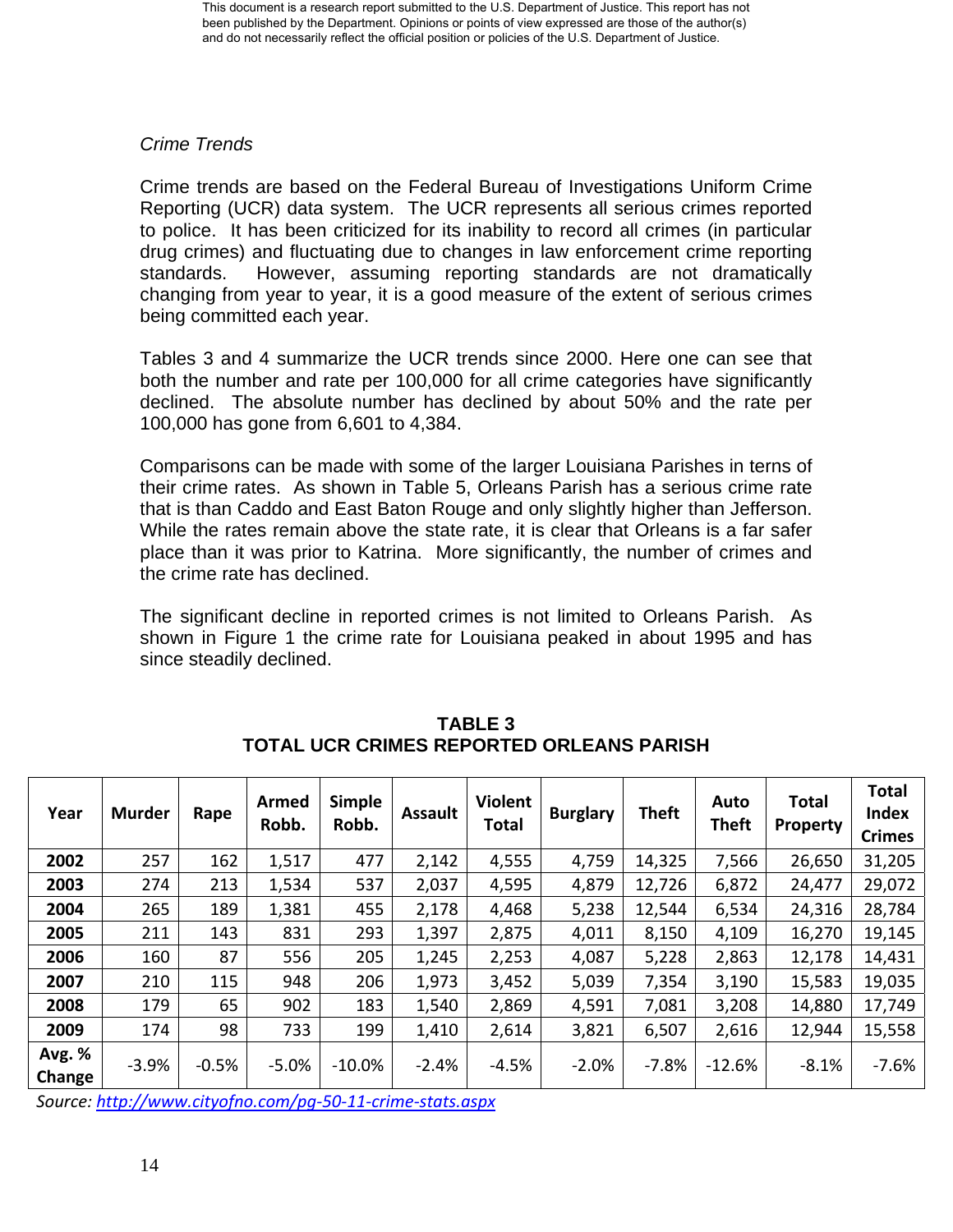| Year             | <b>Murder</b> | Rape | <b>Armed</b><br>Robb. | <b>Simple</b><br>Robb. | <b>Assault</b> | <b>Violent</b><br><b>Total</b> | <b>Burglary</b> | <b>Theft</b> | Auto<br><b>Theft</b> | <b>Total</b><br>Property | <b>Total</b><br><b>Index</b><br><b>Crimes</b> |
|------------------|---------------|------|-----------------------|------------------------|----------------|--------------------------------|-----------------|--------------|----------------------|--------------------------|-----------------------------------------------|
| 2002             | 54            | 34   | 321                   | 101                    | 453            | 964                            | 1,007           | 3,030        | 1,600                | 5,637                    | 6,601                                         |
| 2003             | 59            | 46   | 328                   | 115                    | 435            | 982                            | 1,043           | 2,721        | 1,469                | 5,233                    | 6,215                                         |
| 2004             | 57            | 41   | 299                   | 99                     | 472            | 967                            | 1,134           | 2,716        | 1,415                | 5,264                    | 6,231                                         |
| 2005             | 46            | 31   | 183                   | 64                     | 307            | 632                            | 881             | 1,790        | 903                  | 3,574                    | 4,206                                         |
| 2006             | 77            | 42   | 267                   | 98                     | 597            | 1,080                          | 1,960           | 2,507        | 1,373                | 5,839                    | 6,920                                         |
| 2007             | 73            | 40   | 329                   | 71                     | 685            | 1,198                          | 1,749           | 2,552        | 1,107                | 5,409                    | 6,607                                         |
| 2008             | 53            | 19   | 268                   | 54                     | 457            | 852                            | 1,364           | 2,103        | 953                  | 4,420                    | 5,272                                         |
| 2009             | 49            | 28   | 207                   | 56                     | 397            | 737                            | 1,077           | 1,834        | 737                  | 3,648                    | 4,384                                         |
| Avg. %<br>Change | 1.7%          | 2.8% | $-2.5%$               | $-4.3%$                | 4.6%           | 0.7%                           | 8.4%            | $-4.7%$      | $-7.4%$              | $-2.6%$                  | $-2.2%$                                       |

**TABLE 4 UCR CRIMES PER 100,000 ORLEANS PARISH RESIDENTS** 

*Source: Calculated by JFA using US Census Data*

**Table 5 Crime Rates for Comparable Parishes and Statewide** 

| <b>Parish</b>      | <b>Population</b> | UCR Crime Rates Per 100,000 |                |              |  |  |
|--------------------|-------------------|-----------------------------|----------------|--------------|--|--|
|                    |                   | <b>Property</b>             | <b>Violent</b> | <b>Total</b> |  |  |
| <b>New Orleans</b> | 354,850           | 4,384                       | 737            | 5,121        |  |  |
| East Baton Rouge   | 434,633           | 4,913                       | 801            | 5,714        |  |  |
| Caddo              | 253,623           | 4,589                       | 988            | 5,577        |  |  |
| Jefferson          | 443,342           | 4,249                       | 649            | 4,898        |  |  |
|                    |                   |                             |                |              |  |  |
| Statewide          | 4,492,076         | 3,823                       | 656            | 4,479        |  |  |

*Sources: US Census and Louisiana Commission on Law Enforcement*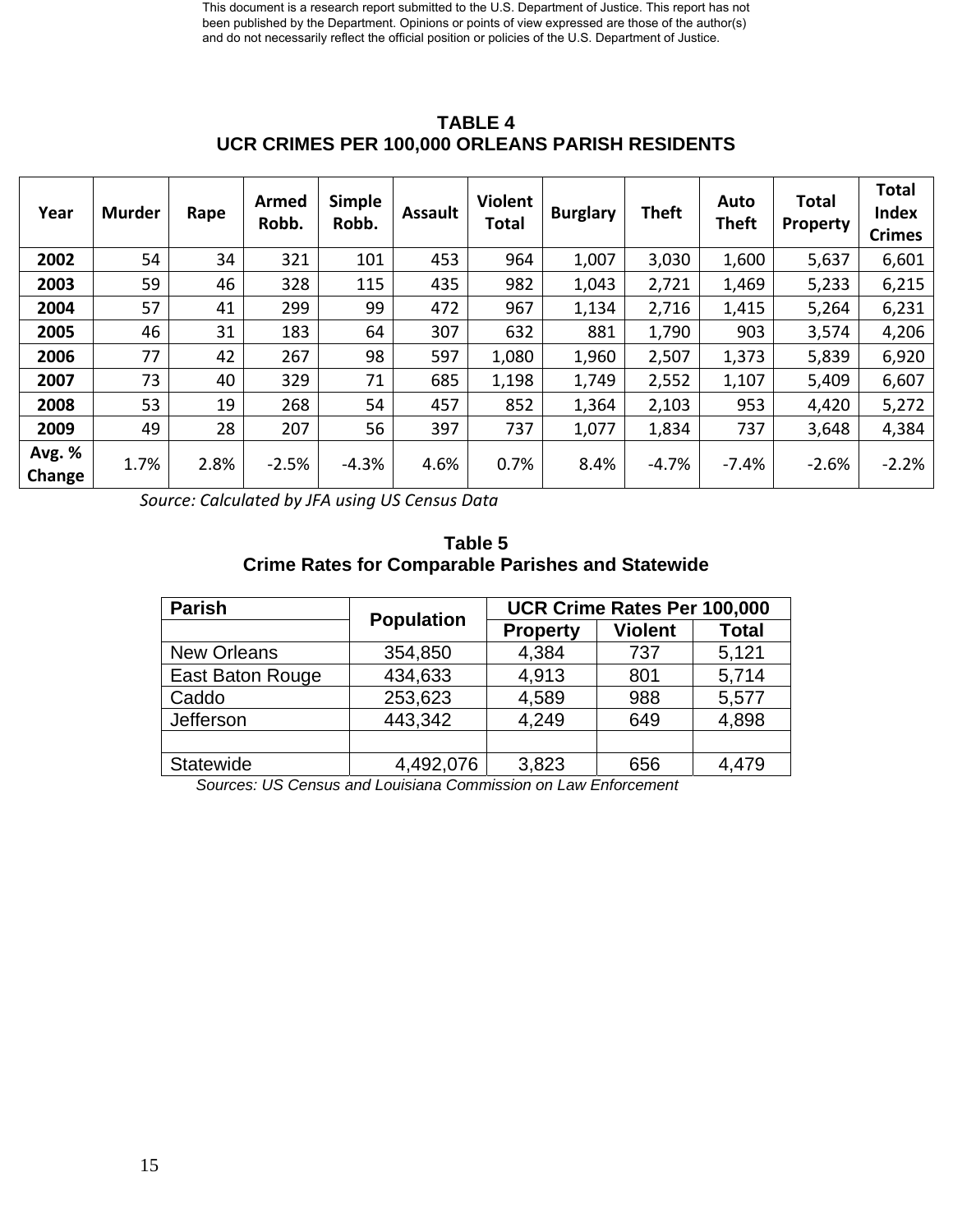## **Figure 1**



#### **Lousiana UCR Crime Rates**

## *Adult Arrests*

Consistent with the reported crime trends, adult arrests have been declining. In 2004 the year before Katrina, there were approximately 140,000 arrests made. By 2009 it had dropped to 92,489. Based on current trends, the 2010 total is likely to only reach 71,000 (see Table 6). Of the three factors reviewed to date (demographic, reported crime and arrests) these are the most significant as they have a direct bearing on the number of admissions to the jail system. The largest component is state level charges followed by City and Traffic level charges. With the exception of the Traffic level arrests, all categories are projected to have significantly lower numbers in 2010 based on the first 10 months of 20101. More precisely, the first 10 months of 2010 show an 18% decrease in arrests as compared to the first 10 months of 2009 – a drop of 14,646 arrests.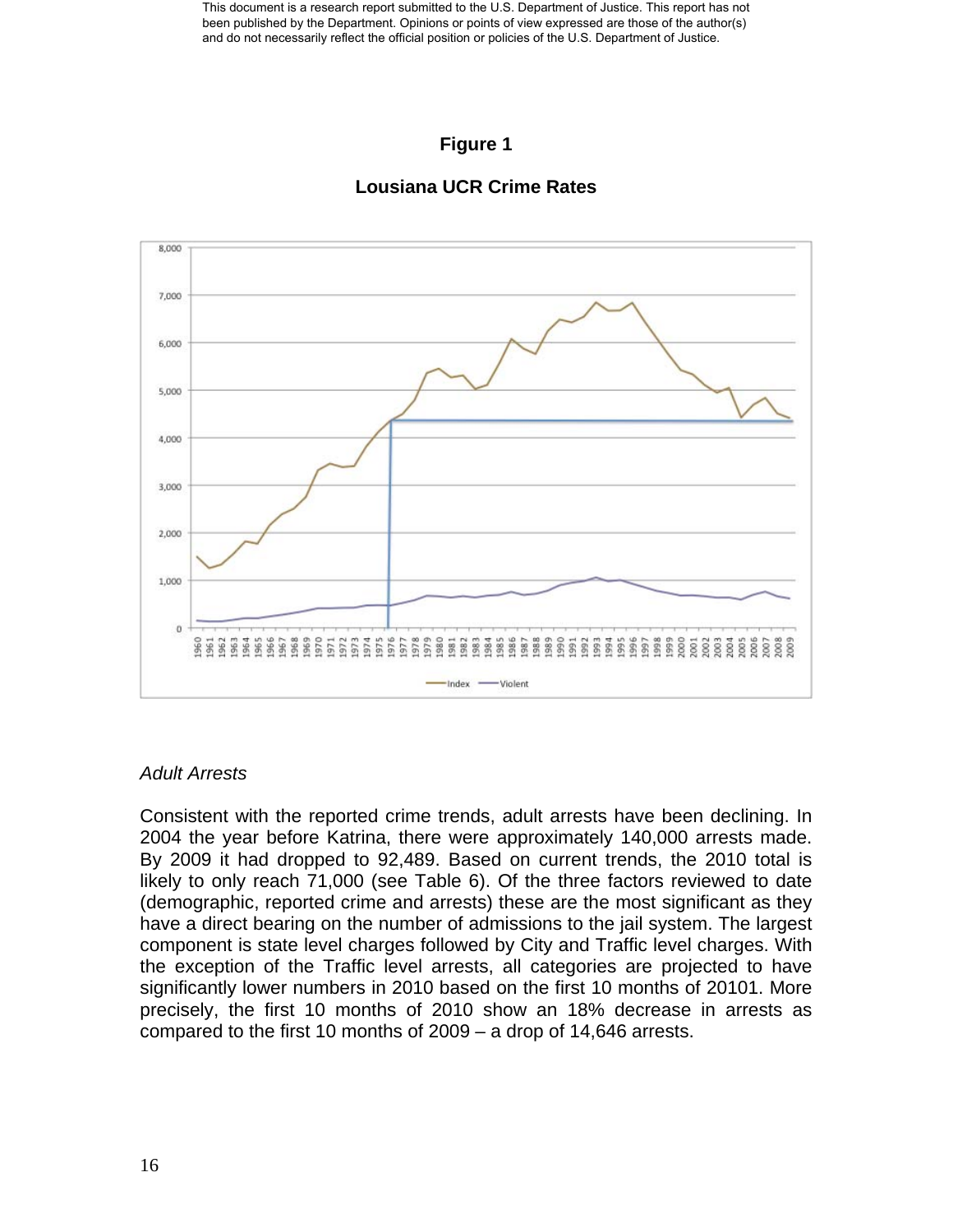| Year      | <b>State</b> | <b>Narcotic</b> | City   | <b>Traffic</b> | <b>Juvenile</b> | <b>Total</b> |
|-----------|--------------|-----------------|--------|----------------|-----------------|--------------|
| 2004      | 34,221       | 10,522          | 54,997 | 21,505         | 12,654          | 139,258      |
| 2005      | 31,278       | 7,207           | 39,091 | 12,434         | 7,639           | 97,649       |
| 2006      | 22,035       | 8,369           | 29,221 | 11,911         | 1,583           | 73,119       |
| 2007      | 34,273       | 7,239           | 33,429 | 14,540         | 3,347           | 92,828       |
| 2008      | 37,057       | 6,925           | 29,362 | 12,719         | 4,260           | 90,323       |
| 2009      | 48,255       | 6,362           | 23,733 | 10,734         | 3,405           | 92,489       |
| 2010 est. | 38,644       | 4,459           | 14,192 | 10,691         | 2,968           | 70,954       |

## **Table 6 Orleans Parish Arrests 2004-2010 By Arrest Level**

Note: 2010 is based on the first 10 months of 2010.

**Figure 2 Orleans Arrests January 2004 – October 2010** 

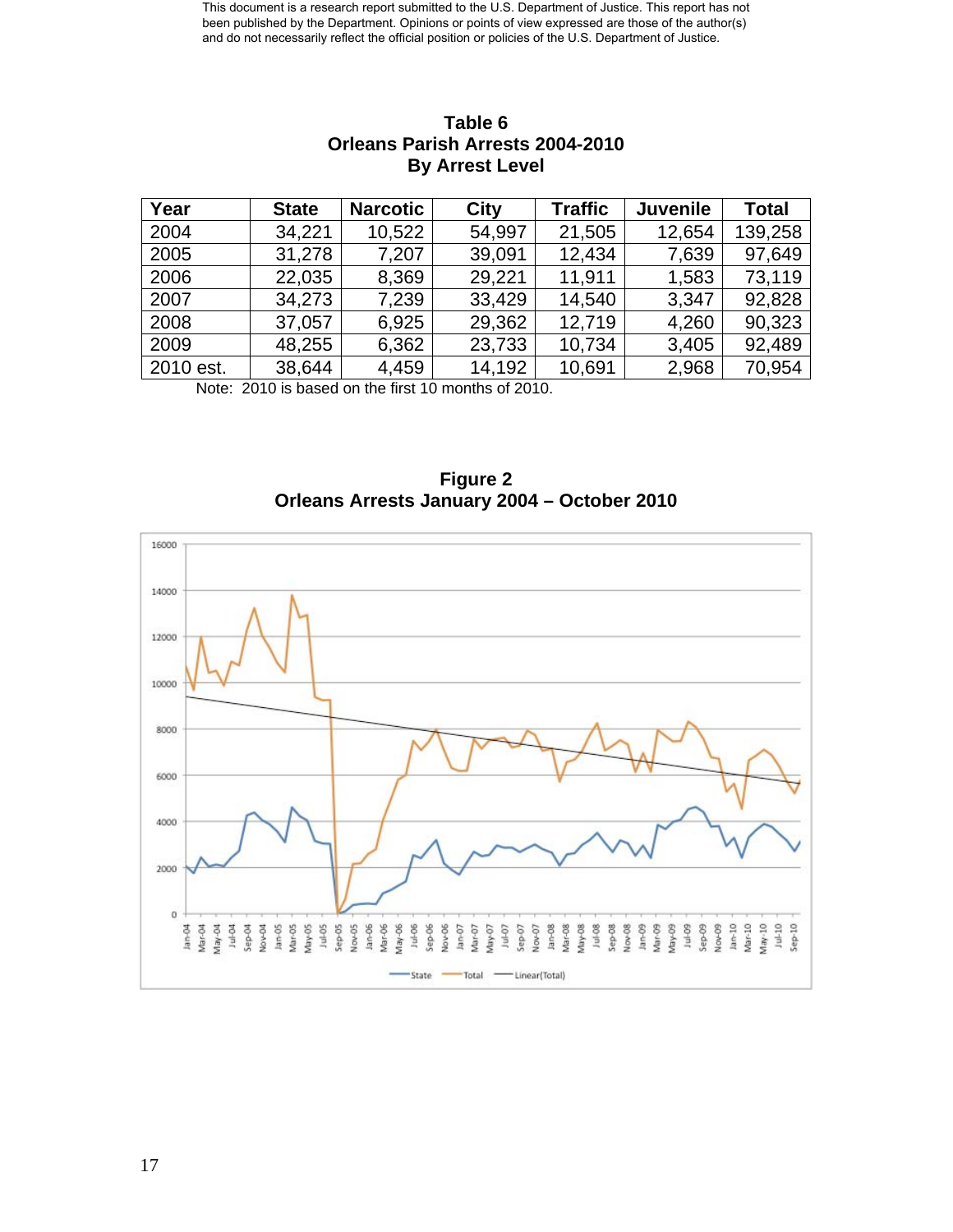## *Summary of Key Trends Impacting Jail Admissions*

- 1. Prior to Katrina the Orleans Parish population had gradually declined from 483,663 to 455,188. The at-risk population was also declining at that time.
- 2. Post Katrina the Orleans Parish population has returned to approximately 80% of its former size. It is not clear the extent to which the population will continue to grow.
- 3. Despite significant increases in the Orleans Parish population (OPP), both the number and rate of serous crimes reported to police have significantly declined.
- 4. The number of arrests have declined from their peak of nearly 140,000 in 2004 to 92,500 in 2009. It appears that the 2010 figure will be well below the 2009 level.
- 5. Current repopulation demographic trends, as well as substantial declines in reported crime and arrest trends, should produce a downward trend in OPP admissions.

## **Overview of OPP Population Trends**

In this section of the report, we present a variety of data on the OPP population. The data can be separated into two parts – aggregate and individual level data. The latter are used to estimate along with the demographic, crime and arrest data in the prior section the expected number of admissions per year. The individual level data are generated from the extract files noted earlier and are used to determine how the flow of people in and out of the prison system based on their legal status and crime type.

#### *Aggregate Trends*

The OPP currently consists of approximately 3,200 inmates who fall into several distinct legal categories. The major categories are summarized in Table 7 below. There are several significant patterns to note here. First, 44% of the daily OPP population are in pretrial status with the vast majority of them being people charged with one or more felony crimes. The other large group are persons who have been sentenced to state prison but are being housed in the OPP. Currently there are about 1,000 such prisoners or about  $1/3<sup>rd</sup>$  of the entire OPP population.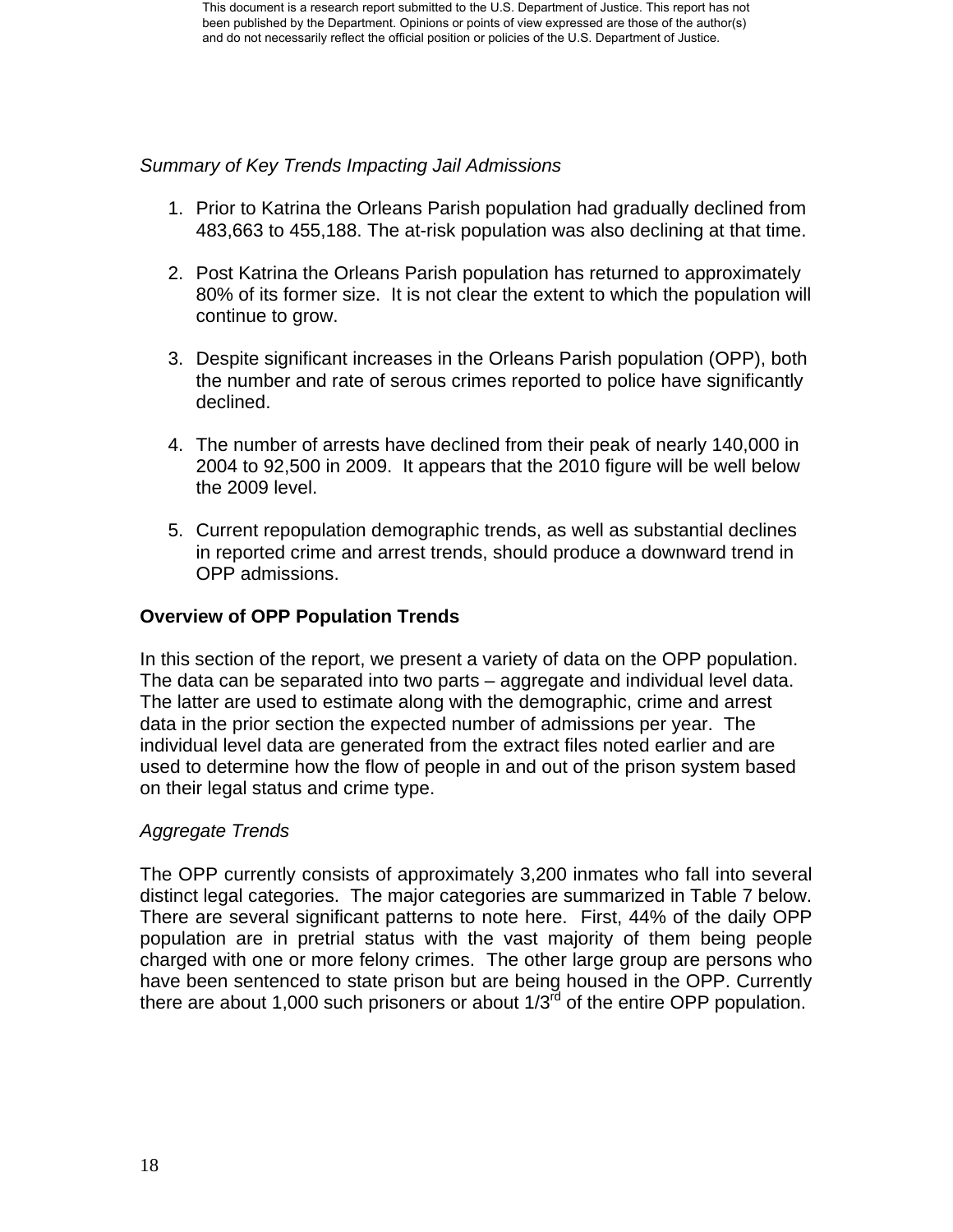| <b>Legal Status</b>           | <b>Males</b> |     |     | <b>Females</b> | <b>Totals</b> |     |
|-------------------------------|--------------|-----|-----|----------------|---------------|-----|
|                               | N            | %   | N   | ℅              | N             | %   |
| <b>Pretrial</b>               | 1,275        | 40% | 149 | 5%             | 1,424         | 44% |
| State/Felony                  | 1,174        | 36% | 129 | 4%             | 1,303         | 40% |
| City/Misd                     | 75           | 2%  | 17  | 1%             | 92            | 3%  |
| <b>Traffic</b>                | 26           | 1%  | 3   | 0%             | 29            | 1%  |
|                               |              |     |     |                |               |     |
| <b>Sentenced</b>              | 155          | 5%  | 15  | 0%             | 170           | 5%  |
| Parish Prison                 | 53           | 2%  | 4   | 0%             | 57            | 2%  |
| <b>City Misd</b>              | 97           | 3%  | 11  | 0%             | 108           | 3%  |
| <b>Traffic</b>                | 5            | 0%  | 0   | 0%             | 5             | 0%  |
|                               |              |     |     |                |               |     |
| <b>Probation Violations</b>   | 194          | 6%  | 22  | 1%             | 216           | 7%  |
| <b>Parole Violations</b>      | 131          | 4%  | 8   | 0%             | 139           | 4%  |
|                               |              |     |     |                |               |     |
| <b>Total DPS&amp;C</b>        | 1,000        |     | 25  | 1%             | 1,025         | 32% |
| Regular DPS&C                 | 924          | 29% | 25  | 1%             | 949           | 29% |
| <b>DPS&amp;C Work Release</b> | 71           | 2%  | 0   | 0%             | 71            | 2%  |
| <b>DPS&amp;C CS</b>           | 5            | 0%  | 0   | 0%             | 5             | 0%  |

#### **Table 7 Orleans Parish Prison Population as of October 28, 2010 By Gender and Major Legal Statuses**

But the current OPP population masked the large flow of people in and out of the Parish prison each year. Based on the most recent data, there are approximately 60,000 admissions and releases per year. The last 24 months of admission and release data are shown in Table 8 and graphically portrayed in Figure 2. Here one can see that the number of admissions and releases peaked in about September 2009 and have since declined. The overall trend line is slightly downward. But more recently, OPP admissions for the first nine months of 2010 are 20% below what they were for the first months in 2009 – a drop of nearly 10,000 admissions.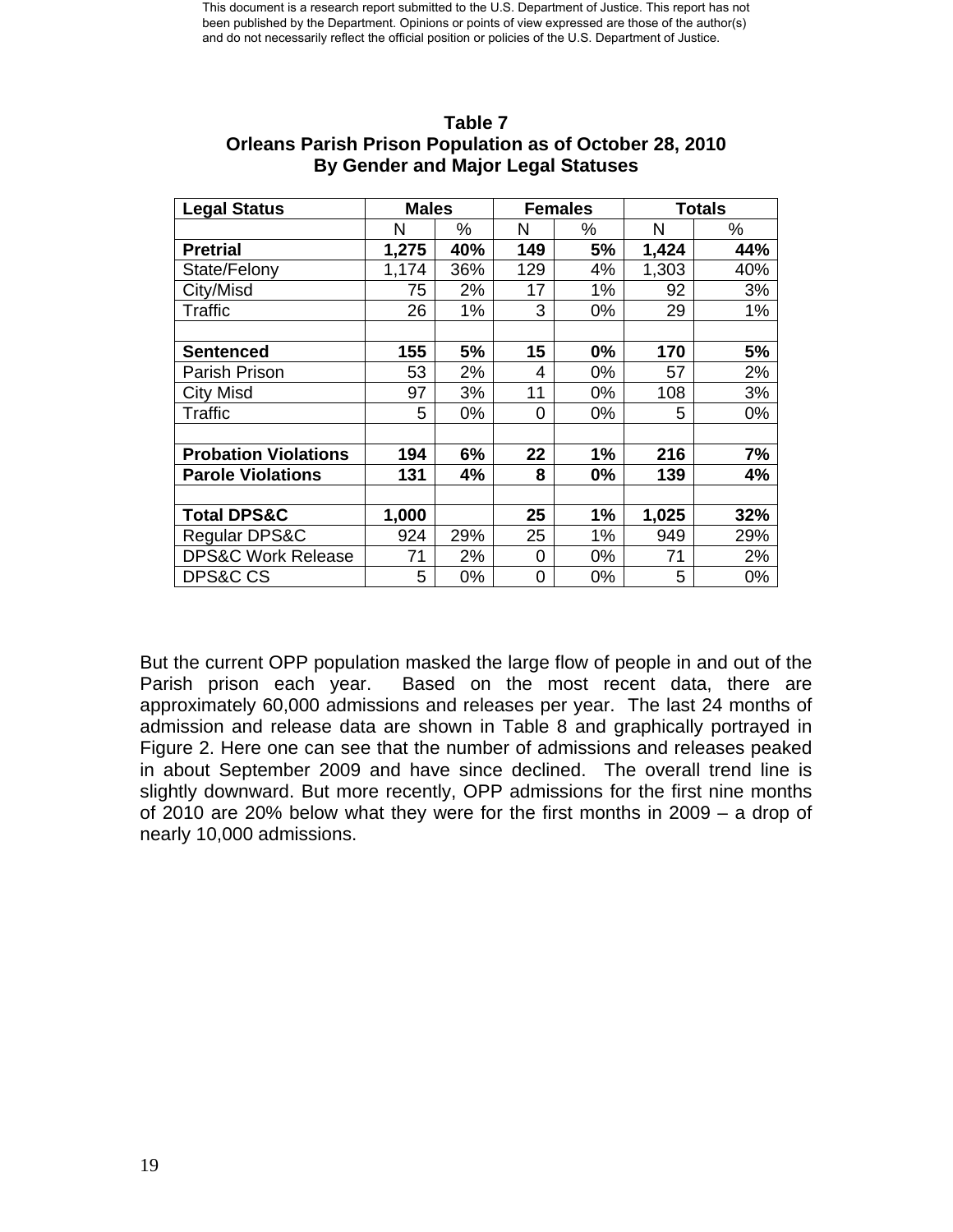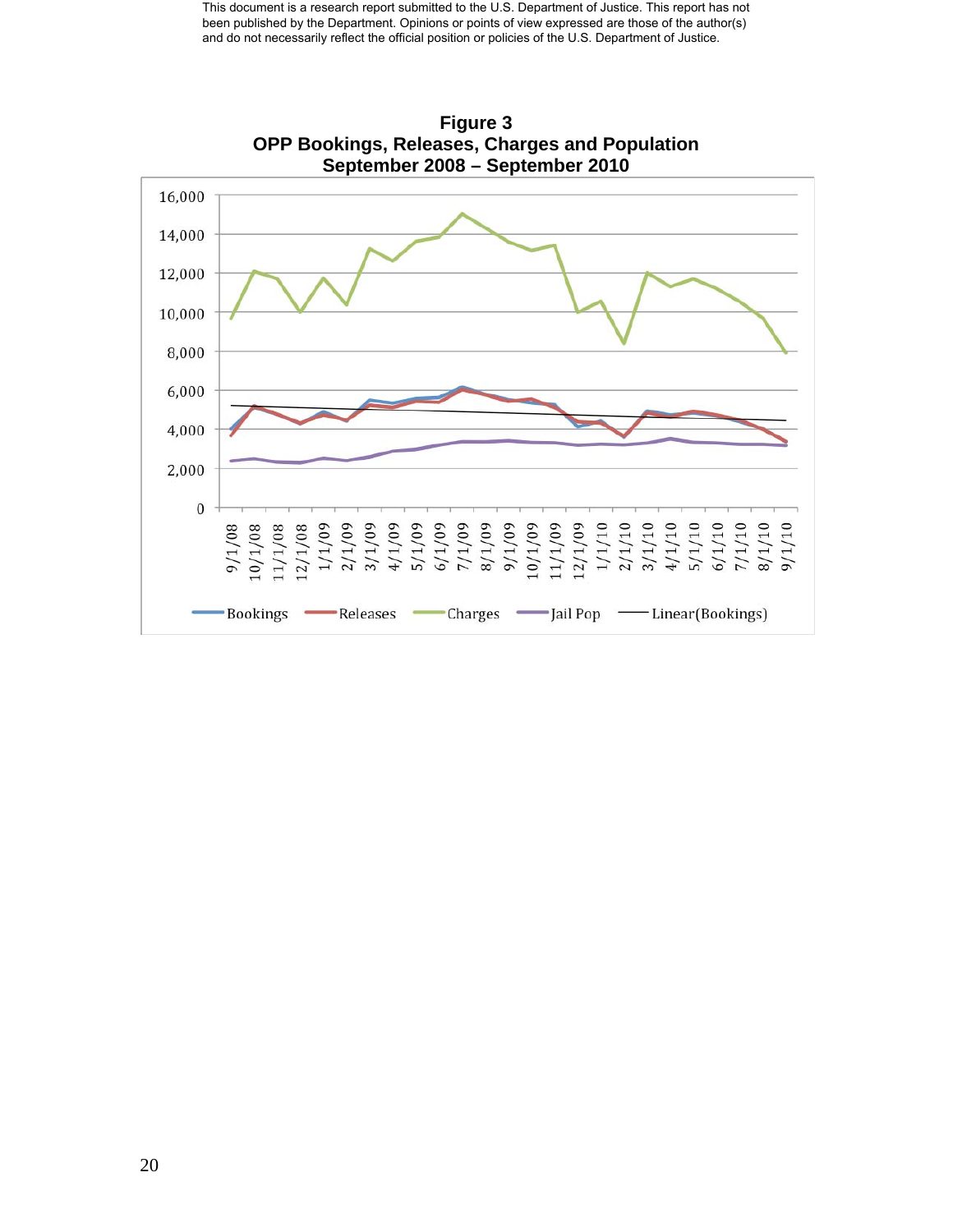| <b>Month</b> | <b>Bookings</b> | <b>Releases</b> | <b>Charges</b> | <b>ADP</b> |
|--------------|-----------------|-----------------|----------------|------------|
| 9/20/08      | 4,015           | 3,672           | 9,662          | 2,379      |
| 10/20/08     | 5,119           | 5,191           | 12,084         | 2,488      |
| 11/20/08     | 4,760           | 4,769           | 11,709         | 2,321      |
| 12/20/08     | 4,283           | 4,315           | 9,993          | 2,279      |
| 1/20/09      | 4,888           | 4,735           | 11,747         | 2,516      |
| 2/20/09      | 4,420           | 4,477           | 10,371         | 2,394      |
| 3/20/09      | 5,493           | 5,231           | 13,248         | 2,584      |
| 4/20/09      | 5,338           | 5,121           | 12,614         | 2,877      |
| 5/20/09      | 5,571           | 5,428           | 13,621         | 2,973      |
| 6/20/09      | 5,627           | 5,382           | 13,828         | 3,188      |
| 7/20/09      | 6,158           | 6,032           | 15,025         | 3,369      |
| 8/20/09      | 5,792           | 5,764           | 14,315         | 3,362      |
| 9/20/09      | 5,517           | 5,427           | 13,597         | 3,418      |
| 10/20/09     | 5,348           | 5,552           | 13,157         | 3,327      |
| 11/20/09     | 5,250           | 5,115           | 13,425         | 3,308      |
| 12/20/09     | 4,124           | 4,384           | 9,985          | 3,186      |
| 1/20/10      | 4,417           | 4,322           | 10,555         | 3,241      |
| 2/20/10      | 3,585           | 3,642           | 8,370          | 3,204      |
| 3/20/10      | 4,942           | 4,845           | 12,011         | 3,296      |
| 4/20/10      | 4,727           | 4,612           | 11,301         | 3,512      |
| 5/20/10      | 4,837           | 4,926           | 11,697         | 3,333      |
| 6/20/10      | 4,699           | 4,730           | 11,205         | 3,300      |
| 7/20/10      | 4,392           | 4,484           | 10,537         | 3,230      |
| 8/20/10      | 4,018           | 3,995           | 9,695          | 3,231      |
| 9/20/10      | 3,370           | 3,385           | 7,908          | 3,170      |

## **Table 8 Bookings, Releases, Charges, ADP Inmates September 2008 – September 2010**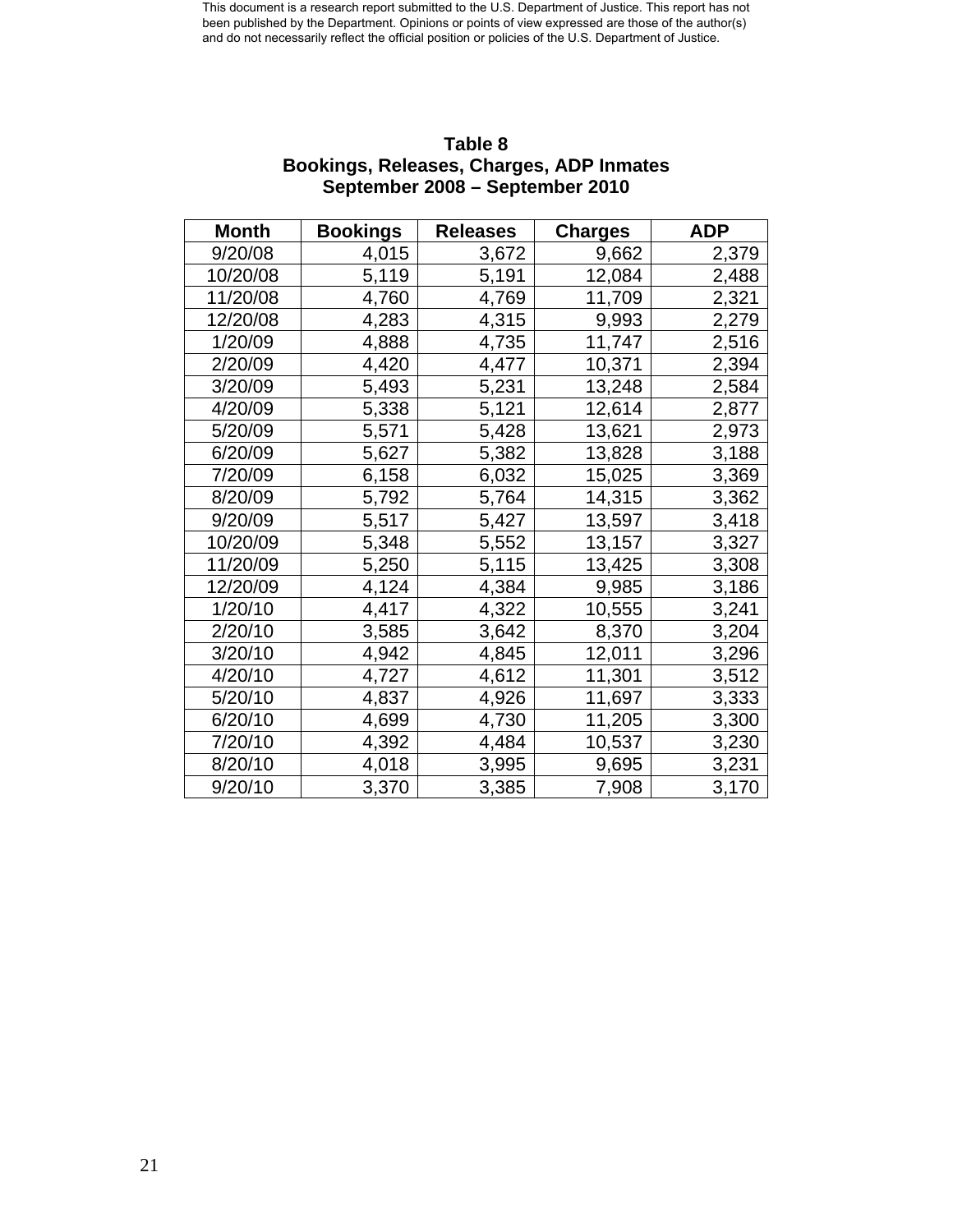The data also show that the total number of charges associated with each person admitted to the OPP has declined from a peak of 15,000 in July 2009 to about 8,000 in September 2010. The fact the number of criminal charges has been rapidly declining can have a significant impact on the pretrial population for the following two reasons:

- 1. The defendant's pending charges can be disposed of more quickly and this reduce the overall period of incarceration; and,
- 2. With fewer charges the person may be able to more quickly pretrial release.

Since OPP admissions and releases have been recently declining why has the OPP population been increasing. The answer lies in the DPS&C state prisoner population. As shown in Figure 3, the DPS&C portion of the OPP population has increased from a low of about 70 in the early part of 2008 to a peak of 1,062 in April of 2010. If one removes the DPS&C inmate population once can see that the remainder of the OPP population has actually been slightly declining which is consistent with the arrest, booking and release data trends.



**Figure 4 DPS&C and Rest of the OPP Inmate Population January 2008 – September 2010**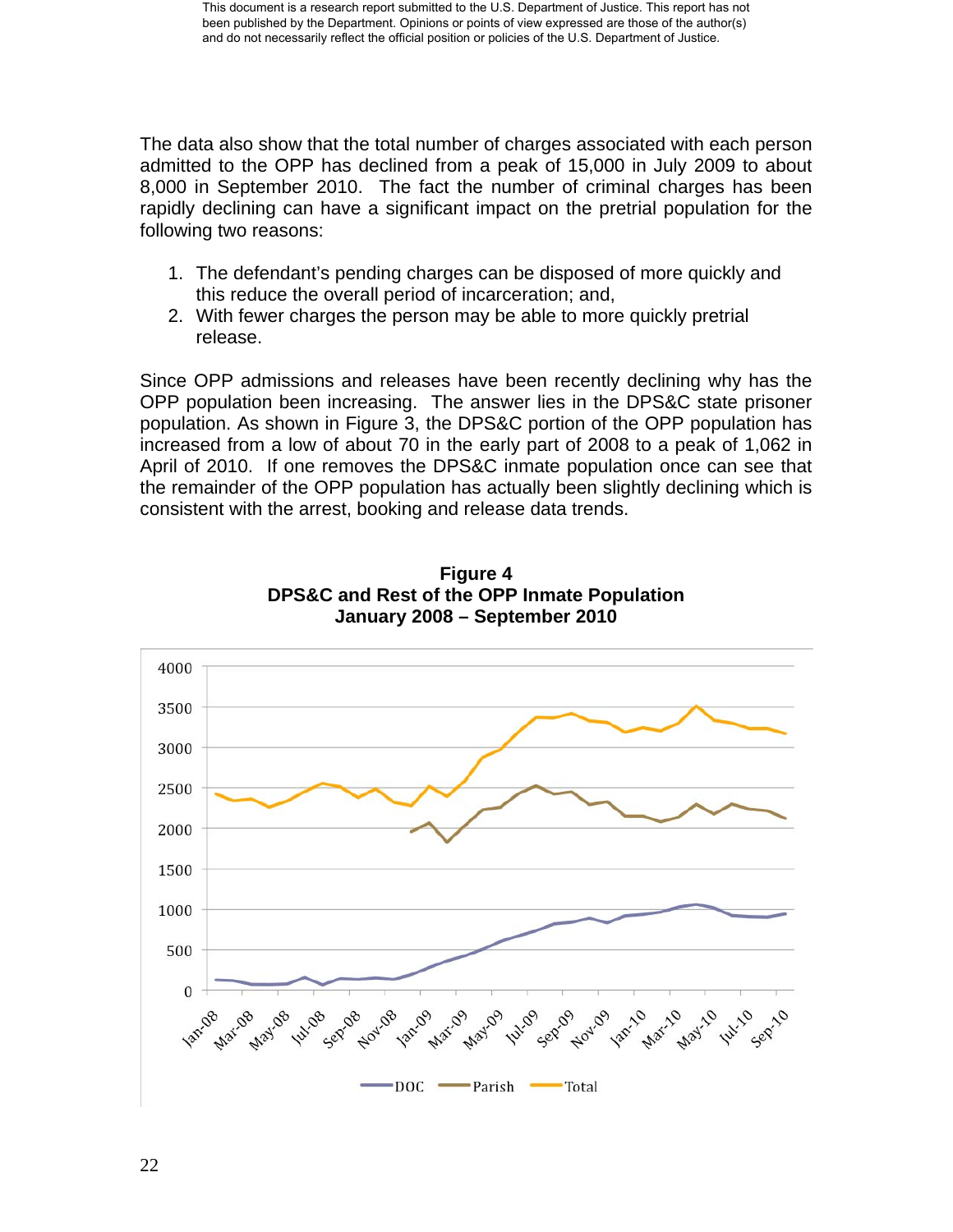## *Comparison With Other Major Parishes*

JFA was allso asked to make comparisons with the three other major Parishes in Lousiana (Caddo, Jefferson, and East Baton Rouge). Earlier in the report we presented population and crime data for these four Parishes. Similar comparisons can be made with regard to jail populations and incarceratinon rates. These are sumarized in Table 9.

| Table 9                                                             |
|---------------------------------------------------------------------|
| <b>Comparisons of OPP and Other Major Parishes Jail Populations</b> |

| Parish           | <b>Population</b> | <b>Total</b><br>Jail | <b>DPS&amp;C</b> | <b>Rate Per</b><br>100,000 | Rate<br>less<br><b>DPS&amp;C</b> | Jail to<br><b>Violent</b><br>Crime<br>Ratio | Jail to<br><b>Total</b><br>Crime<br>Ratio |
|------------------|-------------------|----------------------|------------------|----------------------------|----------------------------------|---------------------------------------------|-------------------------------------------|
| Orleans          | 354,850           | 3.170                | 942              | 893                        | 628                              | 0.85                                        | 12.26                                     |
| East Baton Rouge | 434,633           | 1,574                | 75               | 362                        | 345                              | 0.43                                        | 6.04                                      |
| Caddo            | 253,623           | 1,402                | 293              | 553                        | 437                              | 0.44                                        | 7.84                                      |
| Jefferson        | 443,342           | 897                  | 34               | 202                        | 195                              | 0.30                                        | 3.97                                      |

The data show that on a number of measures, Orleans has a significantly higher incarceration rate compared to the other three Parishes. The higher incarceration rate persists even when one takes into account the violent and total crime rates. This finding is based on the last two columns of Table 8, which present violent and total crime/jail rate ratios.

One can also simulate what the OPP non-DPS&C jail population would be today if it had the same violent crime or total crime/jail rate ratios as the other three parishes. These comparisons are shown in Table10. Basically, if the OPP prisoner population was strictly a function of violent or total crimes rates and the same criminal justice policies that exist in East Baton Rouge, Caddo, and Jefferson, less the DPS&C inmates, it would be as low as 722 (Jefferson rates) and as high as 1,426 (Caddo rates).

## **Table 10 Simulations of Projected Orleans Parish Prisoner Population Based on Other Parishes Crime and Incarceration Rates (Less DPS&C sentenced inmates)**

| <b>Parish</b>    | % Higher<br><b>Violent</b><br><b>Crime/Jail</b><br><b>Ratio</b> | Projected<br><b>OPP</b><br><b>Population</b> | % Higher<br><b>Total</b><br><b>Crime/Jail</b><br><b>Ratio</b> | Projected<br><b>OPP</b><br><b>Population</b> |
|------------------|-----------------------------------------------------------------|----------------------------------------------|---------------------------------------------------------------|----------------------------------------------|
| East Baton Rouge | 51%                                                             | 1,097                                        | 49%                                                           | 1,126                                        |
| Caddo            | 36%                                                             | 1,426                                        | 48%                                                           | 1,157                                        |
| Jefferson        | 68%                                                             | 722                                          | 65%                                                           | 784                                          |
| Pooled Average   | 51%                                                             | 1,081                                        | 54%                                                           | 1,023                                        |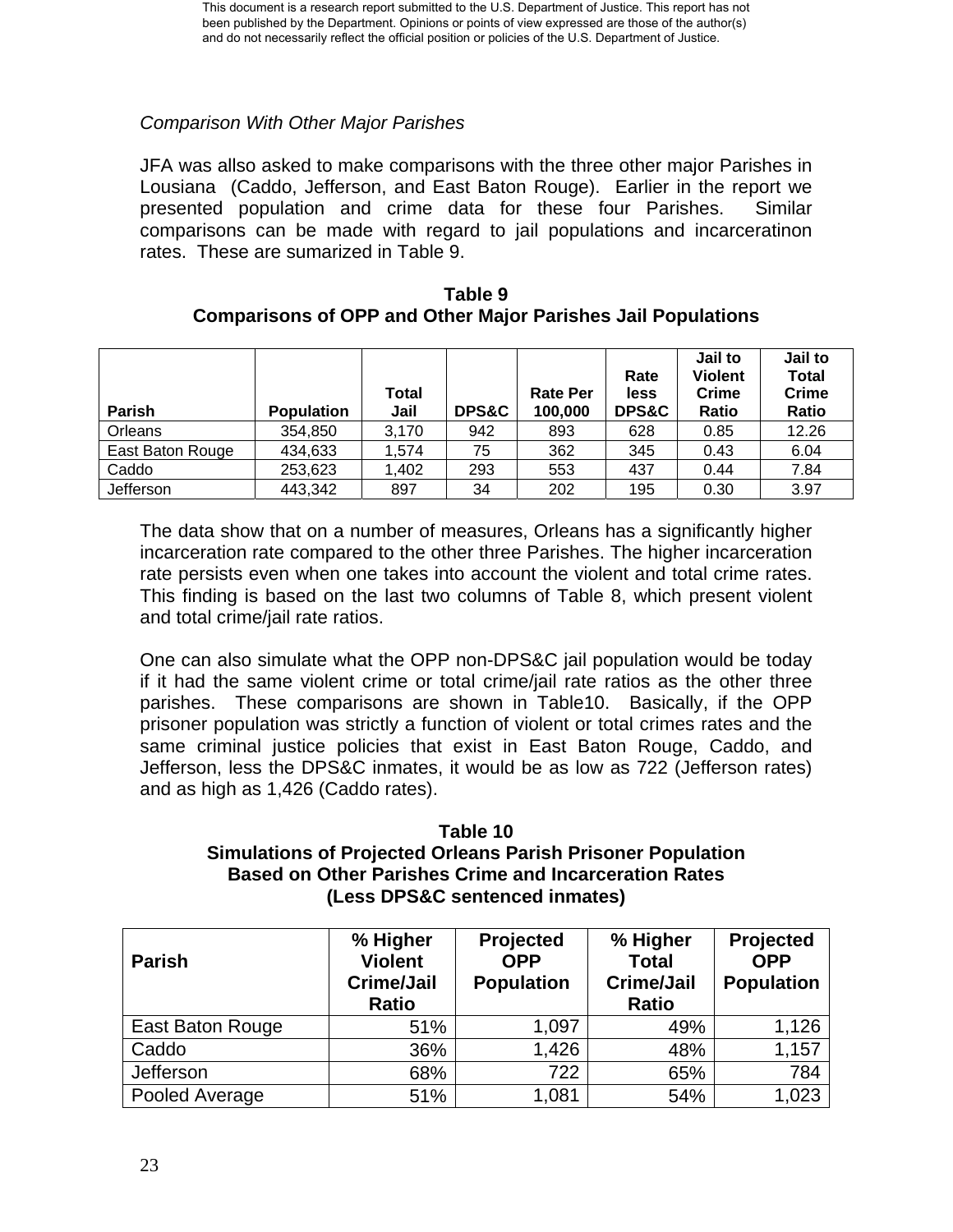## *Detailed Analysis of the Daily OPP Population*

The "snapshot" file prepared by the Sheriff's Office provides more detailed analysis of who is in the jail at any given time and for what crimes. Table 11 shows the population as of September 28, 2010. This file included all prisoners including the DPS&C sentenced inmates but they have been excluded from the table. The population is 90% male, 86% Black, with an average age of 33 years and 49% under age 30. The primary or most serious charge/offense is for a felony level crime (68%). Relatively small numbers of persons are charged or convicted of traffic or non-City misdemeanor offense.

Table 12 shows the same population but shows the major legal statuses for the OPP current population. Here one sees that pretrial felons are by far the largest group occupying 63% of the non-DPS&C prisoner population. Finally, Table 13 shows the precise charges of the pretrial felon population. About 46% of the pretrial felons are charged with at least one count of a violent/assaultive offense.

As will be shown in the next section, the snapshot population profile looks very different than the flow of admissions and releases. Specifically, it tends to reflect the fact that persons charged or convicted of more serious crimes tend to have longer LOSs as their bail amounts are higher and/or they are less qualified for other forms of pretrial release.

This profile also means that in order to further reduce the current jail population one will have to increasingly focus on persons either charged or convicted with such crimes.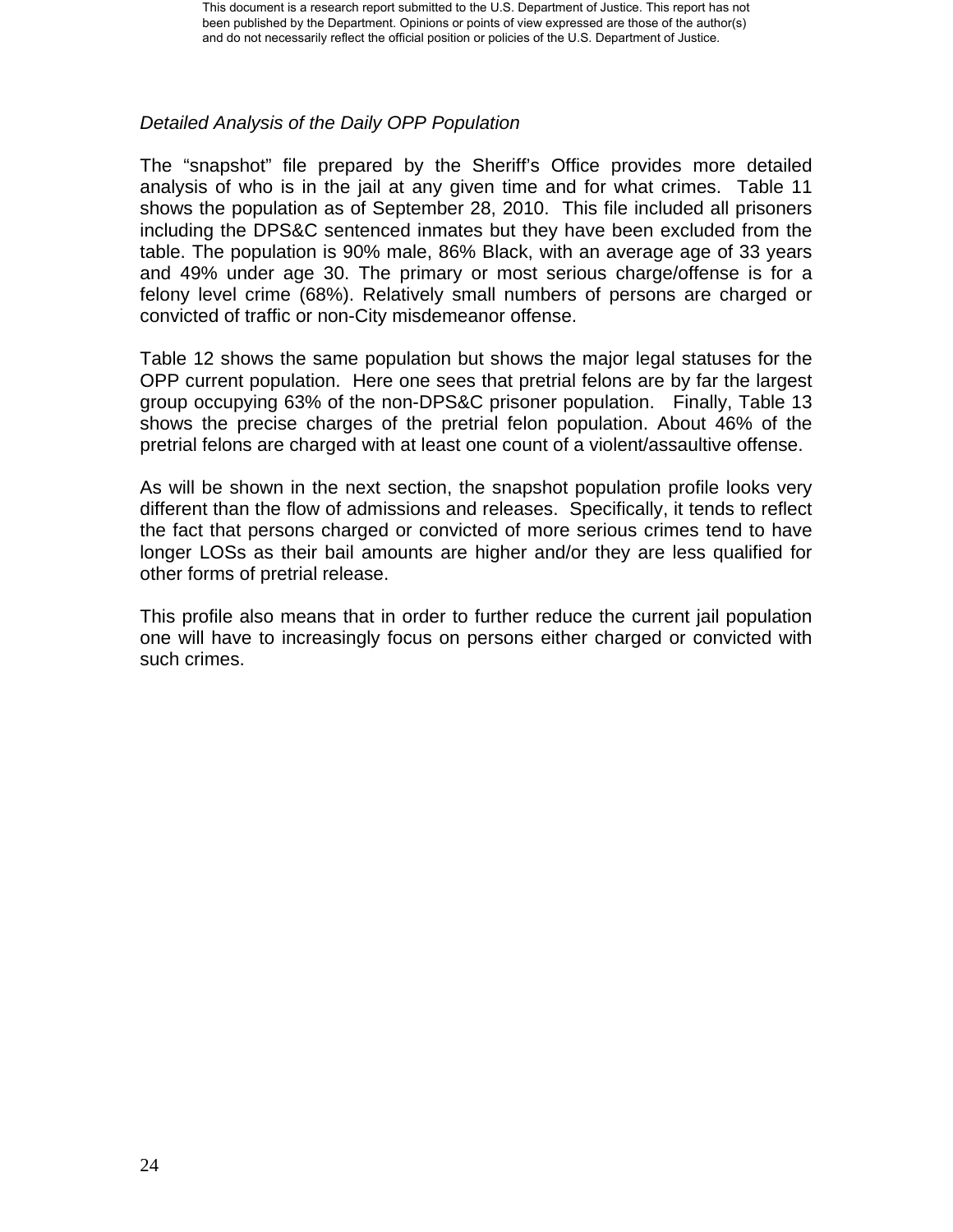| EXCIUDES DE JOU INITIALES |       |            |                                     |  |  |  |  |
|---------------------------|-------|------------|-------------------------------------|--|--|--|--|
| <b>Attribute</b>          | N     | %          | Avg Time In Jail<br>To Date. (days) |  |  |  |  |
| <b>Total</b>              | 2,317 | 100.0%     | 146.7                               |  |  |  |  |
| Gender                    |       |            |                                     |  |  |  |  |
| Female                    | 232   | 10.0%      | 77.2                                |  |  |  |  |
| Male                      | 2,085 | 90.0%      | 154.5                               |  |  |  |  |
| Race                      |       |            |                                     |  |  |  |  |
| Other                     | 4     | 0.2%       | 89.5                                |  |  |  |  |
| <b>Black</b>              | 1,980 | 85.5%      | 156.9                               |  |  |  |  |
| White                     | 283   | 12.2%      | 92.0                                |  |  |  |  |
| Hispanic                  | 50    | 2.2%       | 67.1                                |  |  |  |  |
| Age at Release            |       |            |                                     |  |  |  |  |
| 19 & under                | 301   | 13.0%      | 217.4                               |  |  |  |  |
| $20 - 24$                 | 429   | 18.5%      | 175.6                               |  |  |  |  |
| $25 - 29$                 | 402   | 17.4%      | 125.9                               |  |  |  |  |
| 30-34                     | 291   | 12.6%      | 124.0                               |  |  |  |  |
| 35-39                     | 209   | 9.0%       | 129.4                               |  |  |  |  |
| 40-44                     | 179   | 7.7%       | 139.4                               |  |  |  |  |
| 45-49                     | 186   | 8.0%       | 122.0                               |  |  |  |  |
| 50-59                     | 201   | 8.7%       | 102.0                               |  |  |  |  |
| 60-59                     | 28    | 1.2%       | 140.1                               |  |  |  |  |
| 70 & older                | 2     | 0.1%       | 64.2                                |  |  |  |  |
| Unknown                   | 89    | 3.8%       |                                     |  |  |  |  |
| Average Age               |       | 32.5 years |                                     |  |  |  |  |
| Charge Level              |       |            |                                     |  |  |  |  |
| Felony                    | 1,569 | 67.7%      | 172.9                               |  |  |  |  |
| City                      | 520   | 22.4%      | 107.9                               |  |  |  |  |
| Misdemeanor               | 105   | 4.5%       | 46.5                                |  |  |  |  |
| <b>Traffic</b>            | 16    | 0.7%       | 26.0                                |  |  |  |  |
| Unknown                   | 107   | 4.6%       | 74.9                                |  |  |  |  |

## **Table 11 OPP Prisoner Population - September 28, 2010 Excludes DPS&C Inmates**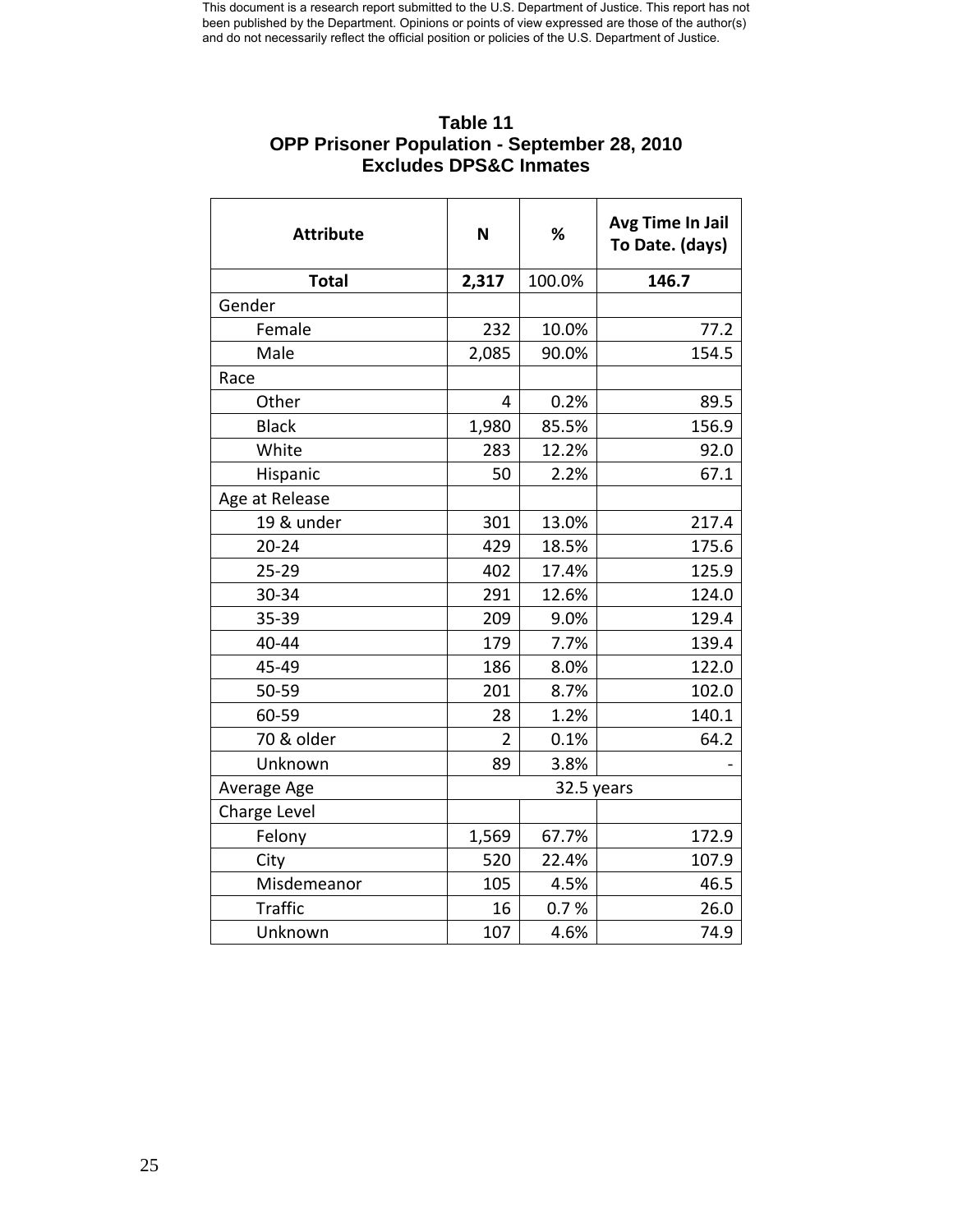| Table 12                                                    |
|-------------------------------------------------------------|
| <b>Current OPP Prisoner Population - September 28, 2010</b> |
| <b>By Legal Status - Excludes DPS&amp;C Inmates</b>         |

|                           |              |       | Avg. Time In<br><b>Jail To Date</b> |  |  |  |  |
|---------------------------|--------------|-------|-------------------------------------|--|--|--|--|
| <b>Current Type</b>       | N            | ℅     | (days)                              |  |  |  |  |
| <b>Pretrial</b>           |              |       |                                     |  |  |  |  |
| <b>State Pretrial</b>     | 1,419        | 63.4% | 161.2                               |  |  |  |  |
| <b>Municipal Pretrial</b> | 89           | 4.0%  | 22.5                                |  |  |  |  |
| <b>Traffic Pretrial</b>   | 18           | 0.8%  | 3.4                                 |  |  |  |  |
| <b>Sentence</b>           |              |       |                                     |  |  |  |  |
| <b>Municipal Sentence</b> | 128          | 5.7%  | 26.7                                |  |  |  |  |
| Parish Sentence           | 67           | 3.0%  | 153.7                               |  |  |  |  |
| <b>Traffic Sentence</b>   | 4            | 0.2%  | 24.5                                |  |  |  |  |
| <b>Other Categories</b>   |              |       |                                     |  |  |  |  |
| Probation violation       | 217          | 9.7%  | 89.3                                |  |  |  |  |
| Parole violation          | 140          | 6.3%  | 128.1                               |  |  |  |  |
| Extradition               | 8            | 0.4%  | 84.6                                |  |  |  |  |
| Federal                   | 107          | 4.8%  | 74.9                                |  |  |  |  |
| Hold                      | 3            | 0.1%  | 101.9                               |  |  |  |  |
| <b>DHHR</b>               | 26           | 1.2%  | 419.9                               |  |  |  |  |
| Temp. out of custody      | 12           | 0.5%  | 231.9                               |  |  |  |  |
| Weekend warrior           | $\mathbf{1}$ | 0.0%  | 141.1                               |  |  |  |  |

## **Table 13 Major Offense Charges for the Pretrial Felon Population September 28, 2010**

| Charge              | $N=1,419$ | %     |
|---------------------|-----------|-------|
| Murder              | 229       | 16.1% |
| Sex                 | 106       | 7.5%  |
| Assault             | 108       | 7.6%  |
| Robbery             | 100       | 7.0%  |
| Other violent       | 68        | 4.8%  |
| Domestic violence   | 50        | 3.5%  |
| Drug sale           | 123       | 8.7%  |
| Weapons             | 42        | 3.0%  |
| <b>Burglary</b>     | 72        | 5.1%  |
| Theft/fraud/forgery | 67        | 4.7%  |
| Other property      | 22        | 1.6%  |
| Drug possession     | 54        | 3.8%  |
| Other non-violent   | 378       | 26.7% |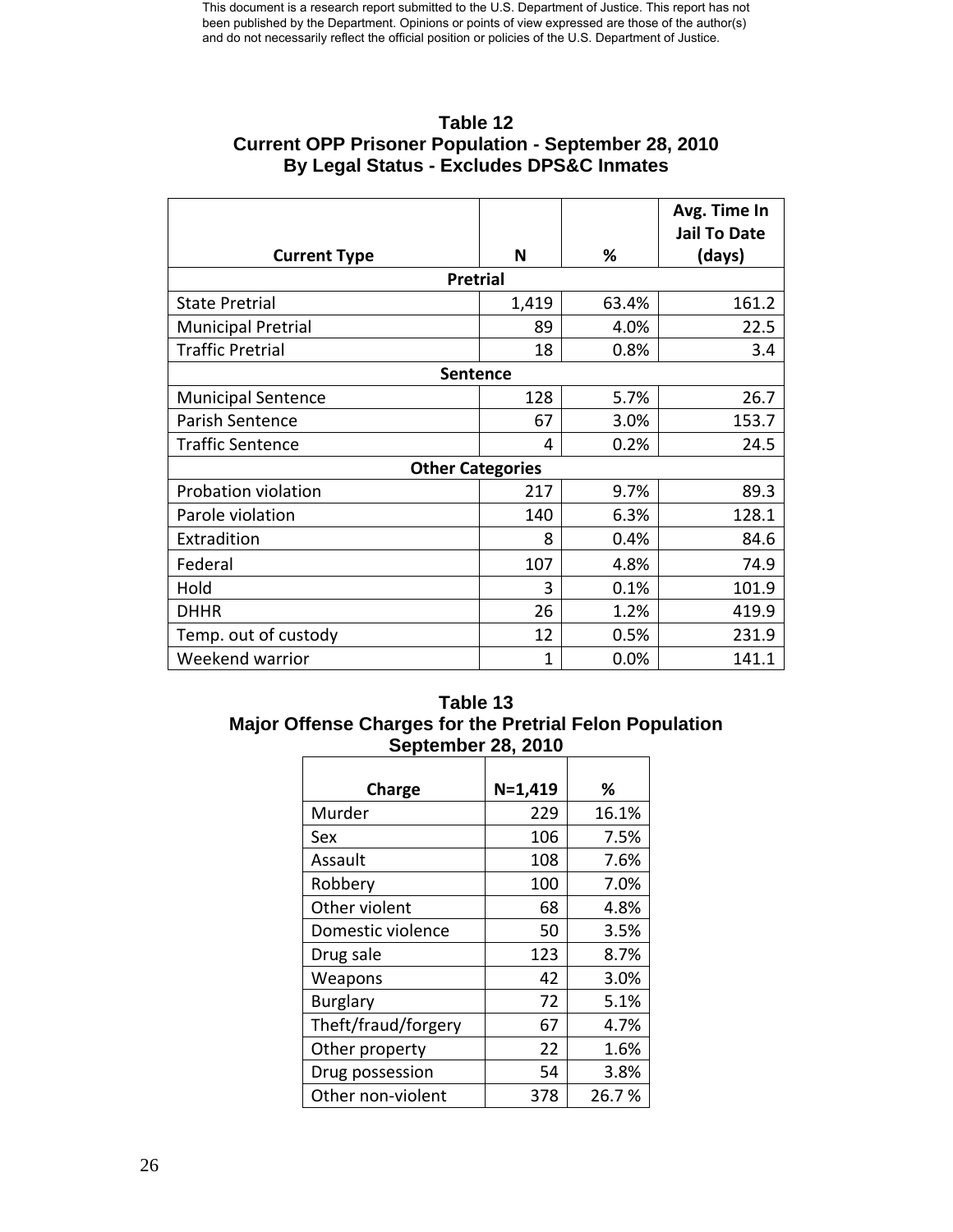## *Detailed Analysis of OPP Admissions and Releases*

In this section of the report, we present more detailed analysis of the OPP prisoner populations based on the flow of persons in and out of the OPP system. These tables form the basis for the projections and other policy simulations at the end of the report.

Overall the number of admissions (this includes the DPS&C prisoners) to the OPP in the past 12 months was 59,566 (Table 14). There is a considerable amount of multiple admissions/bookings for certain individuals. During the 12 month period, the number of people that produced the 59,566 bookings was 42,592 or 72% of the total bookings/admissions. This means that approximately 17,000 admissions were for the same person.

The average LOS for all releases was 19.6 days, which produces a projected OPP daily population of 3,196, which is quite close to the past 12 months of daily counts, which averaged 3,278 – a difference of only 82. This comparison shows the OPP data system is accurately measures the overall number of admissions and releases and the associated LOS.

The 19.6 days is relatively short for a major urban jail system. However, as will be showed in Table 14, the large number of warrants resulting in an admission to the OPP skews this overall LOS.

In terms of the basic demographics, while the releases remain largely male and Black, the proportions in the release file are lower than existed for the snap shot population. This is because males and Blacks have a significantly long LOS. Specifically, males have an overall LOS of 22 days versus 10 days for females. For Blacks, they have a LOS of 23 days versus 11 days for whites and 5 days for Hispanics. These LOS differentials result in these categories of inmates "stacking up" in the OPP population.

The substantially longer LOS for Blacks needs to be further evaluated. One possibility is that Blacks are being charged with more serious crimes, which have a longer LOS. To assess this, we looked at the pretrial felon releases, which have a longer LOS. We then produced analysis that tested the LOS by race by crime type.

As shown in Table 15, for all pretrial felon releases and for most of the crime types, Blacks continue to show a longer LOS although the overall difference is reduced. It may be that Blacks have differential prior records or other socioeconomic attributes to serve to lower their chances of release and thus increase their LOS. The data we have does not contain any measures of prior record so the analysis cannot be completed. But such a study should be conducted, as the longer LOS for Blacks is a strong contributor to the OPP population. More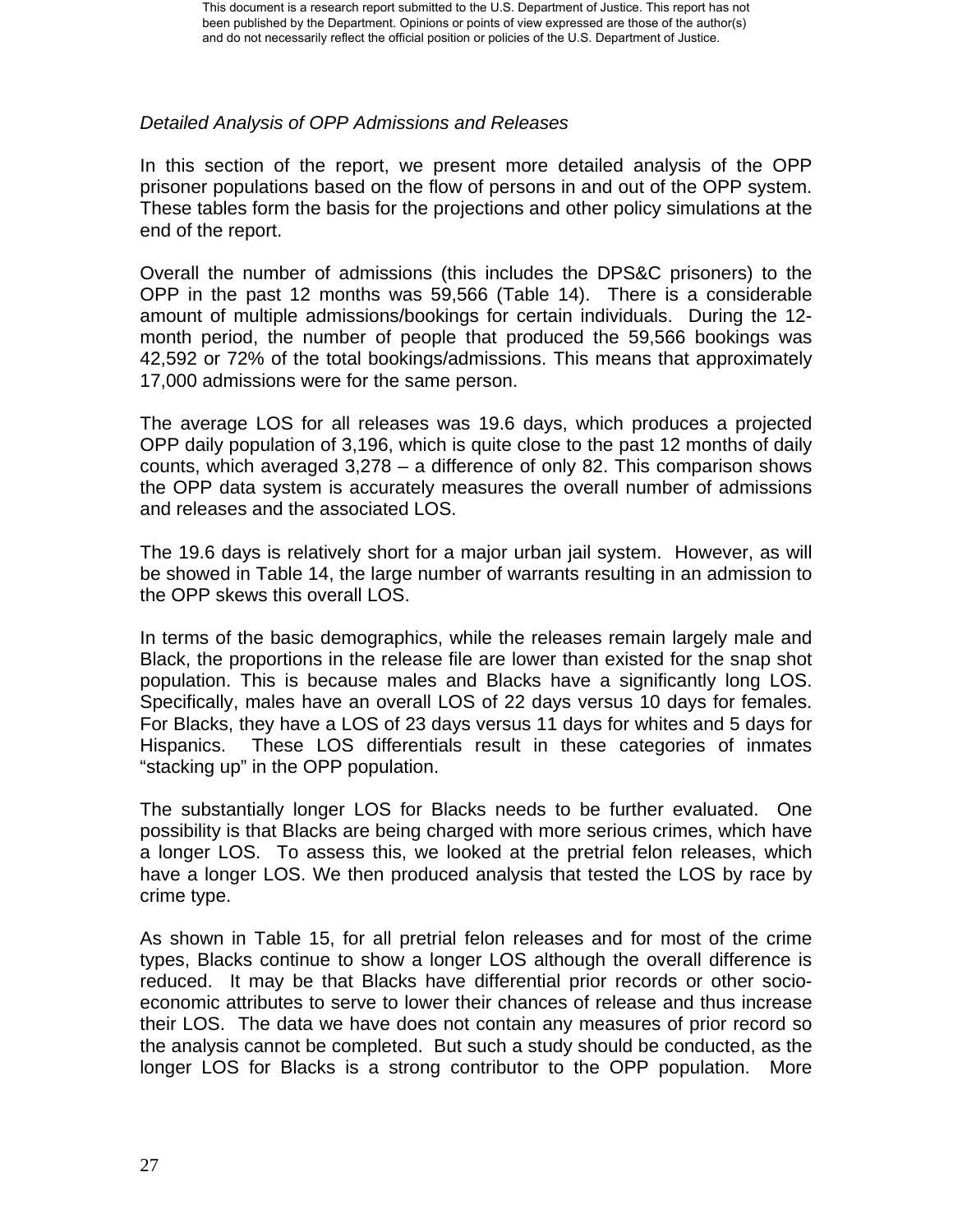directly, if Blacks charged with pretrial felons had the same LOS as whites, the OPP population would decline by 250 inmates.

## **Table 14 All OPP Releases October 2009 – September 2010**

| <b>Attribute</b>       | <b>Releases</b> | %          | <b>LOS</b> |
|------------------------|-----------------|------------|------------|
| Total                  | 59,566          | 100.0%     | 19.6       |
| <b>People Released</b> | 42,592          | 71.5%      | <b>NA</b>  |
| Gender                 |                 |            |            |
| Female                 | 11,109          | 18.6%      | 9.7        |
| Male                   | 48,457          | 81.4%      | 21.9       |
| Race                   |                 |            |            |
| Other                  | 267             | 0.4%       | 19.2       |
| <b>Black</b>           | 42,735          | 71.7%      | 23.3       |
| White                  | 13,209          | 22.2%      | 11.2       |
| Hispanic               | 3,355           | 5.6%       | 5.3        |
| Age at Release         |                 |            |            |
| 19 & under             | 4,185           | 7.0%       | 26.8       |
| $20 - 24$              | 12,436          | 20.9%      | 17.8       |
| $25 - 29$              | 11,634          | 19.5%      | 15.2       |
| 30-34                  | 8,352           | 14.0%      | 19.0       |
| 35-39                  | 5,748           | 9.6%       | 20.0       |
| 40-44                  | 4,622           | 7.8%       | 24.1       |
| 45-49                  | 4,437           | 7.4%       | 25.7       |
| 50-59                  | 4,413           | 7.4%       | 21.8       |
| $60+$                  | 630             | 1.1%       | 16.7       |
| Unknown                | 3,109           | 5.2%       | 17.5       |
| Avg. age at release    |                 | 32.8 years |            |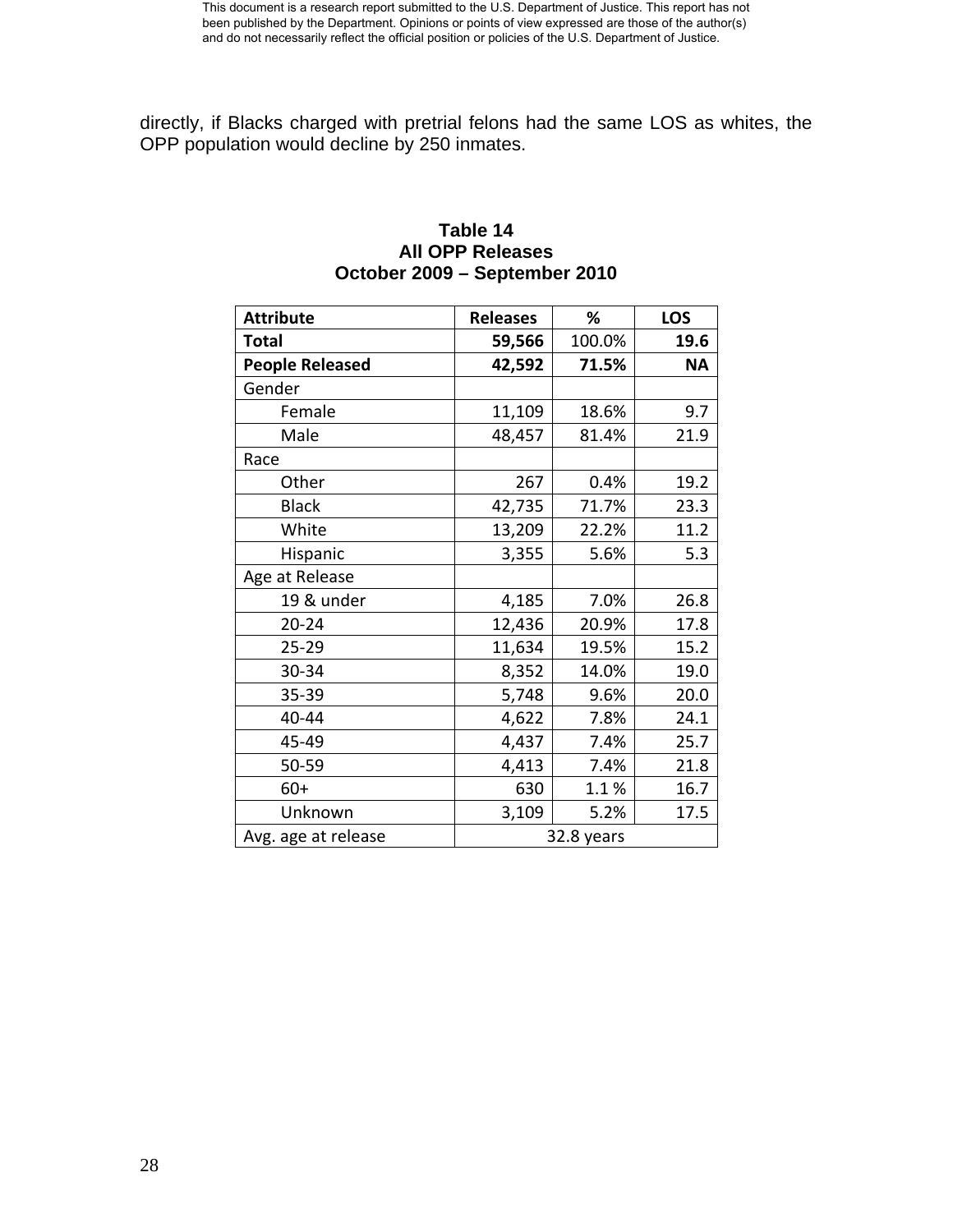|                         | <b>Black</b> |       |            | White |      |            |
|-------------------------|--------------|-------|------------|-------|------|------------|
|                         |              |       | <b>LOS</b> |       |      | <b>LOS</b> |
| <b>PT-Felony Charge</b> | N            | %     | (Days)     | N     | %    | (Days)     |
| Murder                  | 78           | 1.1%  | 257.1      | 4     | 0%   | 61.7       |
| Sex                     | 289          | 4.1%  | 56.4       | 125   | 7%   | 36.3       |
| Assault                 | 147          | 2.1%  | 58.2       | 40    | 2%   | 37.1       |
| Robbery                 | 179          | 2.5%  | 15.3       | 7     | 0%   | 101.3      |
| Other violent           | 206          | 2.9%  | 53.9       | 35    | 2%   | 30.5       |
| <b>Battery</b>          | 533          | 7.6%  | 64.9       | 89    | 5%   | 67.7       |
| Domestic violence       | 9            | 0.1%  | 32.4       | 1     | 0%   | 0.4        |
| Drug sale               | 1,166        | 16.6% | 28.2       | 117   | 6%   | 29.7       |
| Weapons                 | 400          | 5.7%  | 50.6       | 34    | 2%   | 24.4       |
| <b>Burglary</b>         | 311          | 4.4%  | 32.6       | 67    | 4%   | 54.3       |
| Theft/fraud/forgery     | 840          | 12.0% | 30.8       | 238   | 13%  | 31.5       |
| Other property          | 200          | 2.8%  | 20.5       | 42    | 2%   | 24.3       |
| Drug possession         | 1,201        | 17.1% | 28.6       | 342   | 19%  | 19.0       |
| Other non-violent       | 532          | 7.6%  | 24.0       | 532   | 29%  | 16.7       |
| Probation violation     | 921          | 13.1% | 27.9       | 154   | 8%   | 28.9       |
| Total                   | 7,012        | 99.9% | 40.7       | 1,827 | 100% | 27.6       |

## **Table 15 Length of Stay by Race for Pretrial Felon Releases October 2009 – September 2010**

We have separated the admissions and release analysis according to the major ID/legal status groups as summarized in Table 16. The largest number of admissions is for persons who have been detained because they have an outstanding warrant lodged against them for another pending matter.

Because this legal status group constitutes such a large portion of the OPP admissions and releases, an audit of 121 cases randomly selected from the pool was conducted. The audit showed that 107 of these warrants had been issued in Jefferson Parish. According to OPP staff, the typical scenario was that a person is picked up on a simple traffic violation which results in the law enforcement officer discovering the outstanding warrant for failure to pay a fine or make a court appearance. The person is then taken into custody not on the traffic violation but for the warrant. The person is then released when the Jefferson Parish court sets a new court date to settle the pending matter. The overall LOS for these events is relatively short, but the high volume places great stress on what is a very costly OPP intake process, which include a medical screen. Further analysis shows that about 11,750 of the 20,000 are pure warrants with no underlying charges for other crimes who have a LOS of 3.25 days and occupy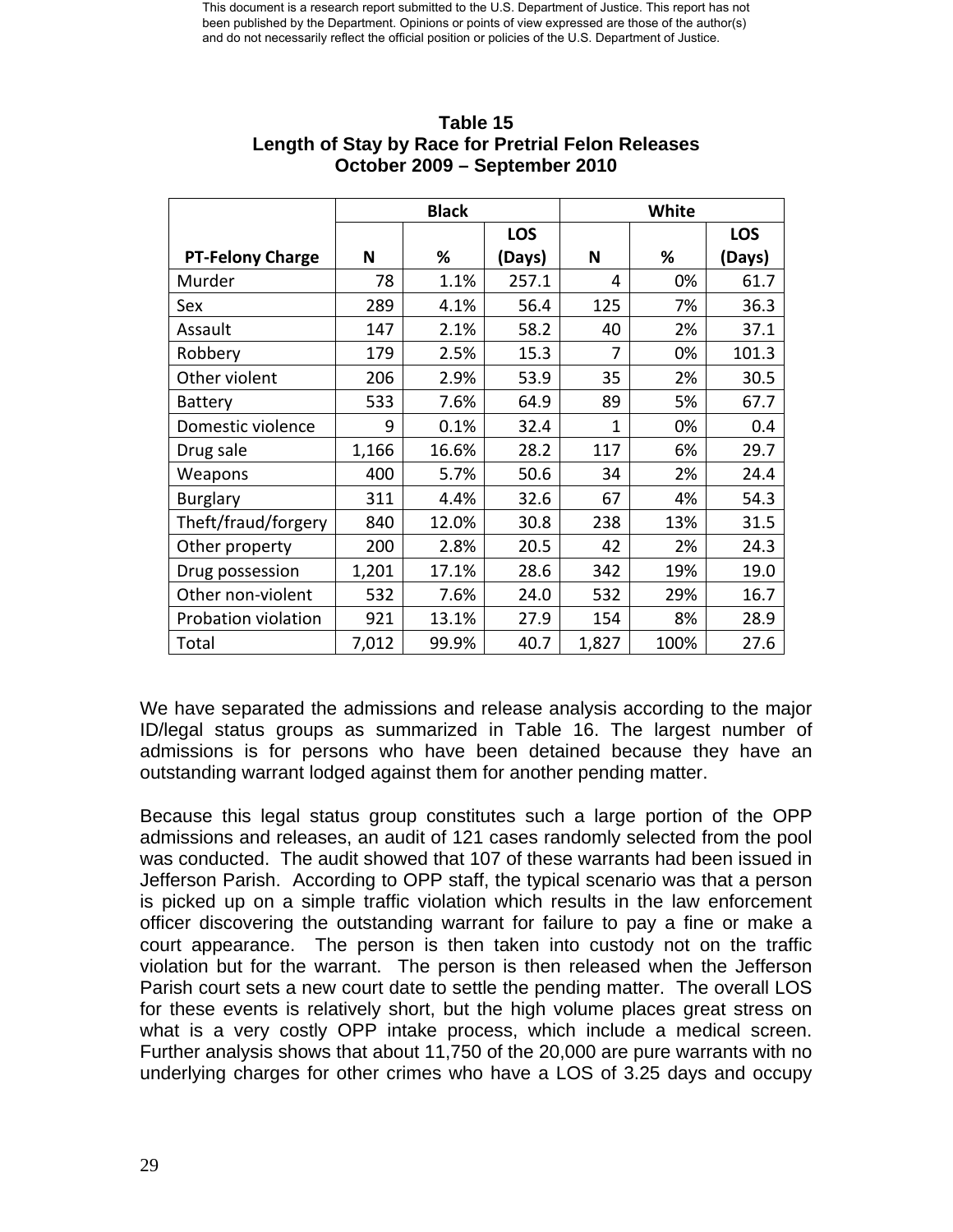about 105 OPP beds on any given day. The remaining 9,000 generally had charges for traffic or failure to pay fine orders.

| <b>Legal Status at Release</b>   | <b>Releases</b> | $\frac{0}{0}$ | <b>LOS</b> | <b>Estimated</b><br><b>ADP</b> |
|----------------------------------|-----------------|---------------|------------|--------------------------------|
| <b>Total Releases</b>            | 59,566          | 100%          | 19.6       | 3,196                          |
| <b>Major Statuses at Release</b> |                 |               |            |                                |
| Warrant                          | 20,111          | 34%           | 4.2        | 231                            |
| <b>Pretrial Felons</b>           | 9,789           | 16%           | 57.1       | 1,530                          |
| <b>Sentenced Felons</b>          | 1,267           | 2%            | 59.9       | 208                            |
| <b>Misd Pretrial</b>             | 13,213          | 22%           | 11.2       | 405                            |
| <b>Misd Sentenced</b>            | 333             | 1%            | 52.2       | 48                             |
| <b>City Sentenced</b>            | 1,568           | 3%            | 22.3       | 96                             |
| <b>City Pretrial</b>             | 9,865           | 17%           | 3.6        | 97                             |

## **Table 16 All OPP Releases by Legal Status at Release October 2009 – September 2010**

Table 16 also shows that pretrial felons produce the largest share of the OPP population. It also implied that efficiencies in expediting those cases would have a large effect on the OPP population. For example, if the LOS was reduced by an average of 10 days, the OPP population would drop by about 250 prisoners.

Table 17 shows the method of release for all releases with the exception of the warrant releases. For those cases virtually all of the warrants were released for the reason "set new court date". With those cases removed, the overall LOS increases to 28.7 days, which is more typical of a major urban jail. The primary methods of release are surety/bonds, court release, Sheriff's Fast Track, and cash bond all of which represent nearly 70% of all releases.

There were some concerns regarding the accuracy of the ROR releases. To check this concern another audit was conducted on 120 cases that were randomly selected from the pool of ROR releases. All of them were found to be correctly labeled as an ROR release. It should also be noted that for 3,007 cases, there was no reason recorded for the release. An audit of this group should be conducted.

Finally, it was not always possible to precisely understand the legal status of these releases at the time of release. Such analysis is hampered by the fact that most releases have multiple charges that have multiple dispositions associated with each charge. Thus it is not possible to sort all of the charges according to the most "significant" disposition. That problem aside, one can conclude that the vast majority of the releases that are not warrants are exiting the OPP in some form of pretrial status. As shown in Table 18 for the 37,251 such releases, 92%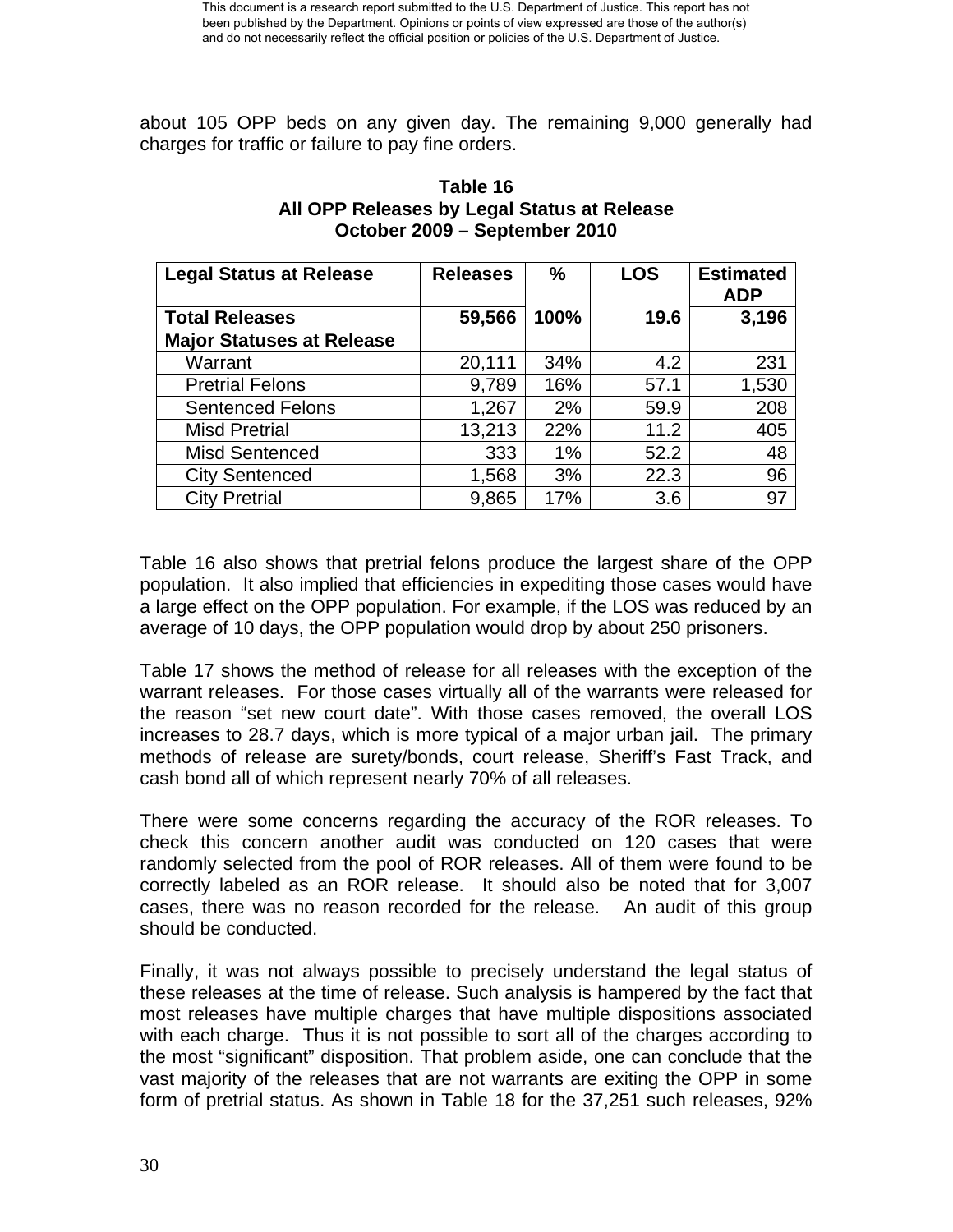were in pretrial status. This finding coupled with the large number of warrant releases means that law enforcement and court processing are the two driving forces in determining the current and future number of OPP admissions and length of stays.

| <b>Method of Release</b>            | <b>Releases</b> | %      | <b>LOS</b> |
|-------------------------------------|-----------------|--------|------------|
| <b>All Releases Except Warrants</b> | 39,432          | 100.0% | 28.7       |
| Surety/property bond                | 9,310           | 23.6%  | 14.7       |
| Court release                       | 8,197           | 20.8%  | 19.0       |
| Sheriff's "Fast Track"              | 5,478           | 13.9%  | 0.4        |
| Cash bond                           | 3,940           | 10.0%  | 4.2        |
| Rollout                             | 2,524           | 6.4%   | 14.5       |
| <b>ROR</b>                          | 1,636           | 4.1%   | 8.6        |
| Time served                         | 1,401           | 3.6%   | 34.4       |
| Release                             | 931             | 2.4%   | 47.3       |
| DPS&C release                       | 903             | 2.3%   | 240.2      |
| DPS&C transfer                      | 804             | 2.0%   | 299.1      |
| <b>Return to Parole</b>             | 485             | 1.2%   | 2.6        |
| DA refuse                           | 167             | 0.4%   | 45.8       |
| New court date                      | 141             | 0.4%   | 64.3       |
| Other                               | 418             | 1.1%   | 64.4       |
| Unknown                             | 3,097           | 7.9%   | 36.9       |

## **Table 17 Primary Methods of OPP Releases Excluding Warrant Releases October 2009 – September 2010**

### **Table 18 OPP Releases by Legal Status at Release October 2009 – September 2010**

| Known Legal Status at Release   | <b>Total</b> | %    |
|---------------------------------|--------------|------|
| <b>Pretrial - Not Sentenced</b> | 34,094       | 92%  |
| Unknown                         | 3,380        | 9%   |
| City                            | 9,865        | 26%  |
| Felony                          | 9,789        | 26%  |
| Misdemeanor/Traffic             | 13,604       | 37%  |
| <b>Sentenced</b>                | 3,157        | 8%   |
| City                            | 1,568        | 4%   |
| Felony                          | 1,267        | 3%   |
| Misdemeanor/Traffic             | 322          | 1%   |
| <b>Total</b>                    | 37,251       | 100% |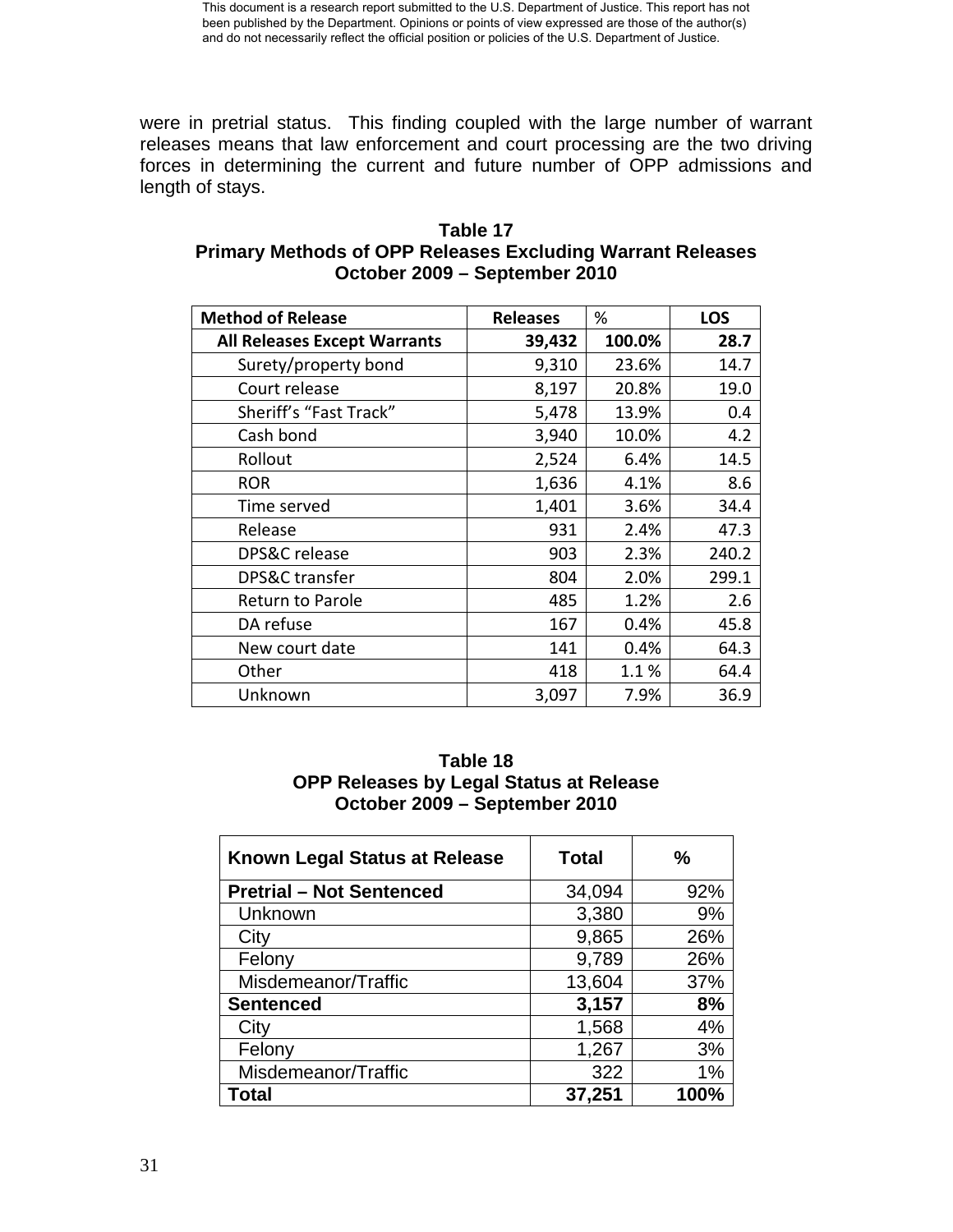## *The Special Case of the DPS&C Inmates*

The state sentenced prisoners occupy a considerable portion of the OPP population. And as shown earlier the DPS&C inmate population can vary significantly and independently of the Orleans criminal justice system. It is up to the OPP to determine how many Orleans people sentenced to state prison will serve all or some portion of the imposed sentenced. And because the Sheriff's Office is reimbursed by the state for housing these people, it has become a significant revenue stream for the Sheriff. Currently the rate of reimbursement ranges from \$24.39 per day for an inmate with no special medical or mental health issue to a high of \$31.39 for an inmate with mental health issues.

Based on data received from the DPS&C, in 2009 there were 1,143 people who had been sentenced from Orleans Parish and released from its custody. The overall length of stay for these people was 3.0 years with an average sentence of 5.5 years. Of that number 726 (or 64%) were released from the OPP system as opposed to other DPS&C facilities. The DPS&C has authorized the Orleans Sheriff's Office to hold no more than 1,050 state inmates.

## **Base Population Projection**

The goal of the base population projection is to estimate the future size of the OPP population based on current demographic, crime, arrest and court practices and procedures. As shown above, the OPP population is comprised of many components all of which will a have a collective impact on the OPP population. For this study the five major components are as follows:

- Group #1: Warrant only pretrial admissions (no other underlying charges);
- Group #2: The misdemeanor, city, and traffic pretrial admissions;
- Group #3: The felon pretrial admissions;
- Group #4: Locally sentenced offenders: and
- Group #5: The DPS&C state inmate population (900-1,000 inmates).

Based on the analysis the base projection will be separated according to these four classes of prisoners as each has a differential impact on the OPP population. For example, Groups 1 and 2 have very high admission rates but very short LOS thus having less of an impact on the OPP population. Group #3 has a smaller intake rate but significantly long LOS until one is released or has their court case(s) disposed of. Finally, the DPS&C state inmate population is the result of an independent process between the OSOP and the DPS&C.

Using this structure one should think of Groups 1 through 4 as being what is viewed as a typical jail population. As shown previously in Figure 3, the population that reflects Groups 1 through 4 have recently been declining which is consistent with the previously noted declines in crime and arrests. With the sole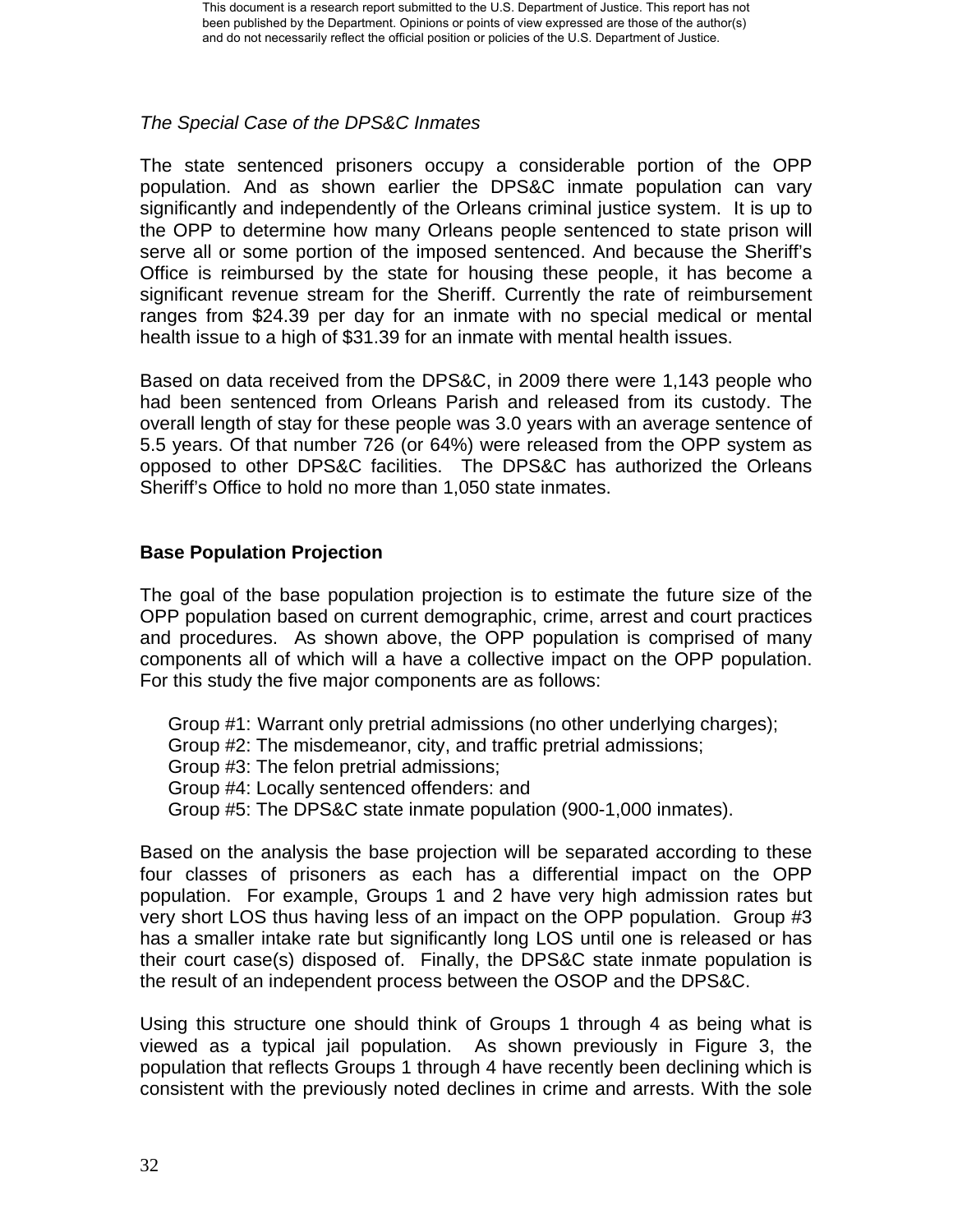possibility of some population growth for Orleans and nearby Jefferson, the overall trend seems to be downward. There is no basis to project increases in the OPP population at this time.

Finally, there are a number of initiatives that have been implemented in the past few years that are designed to further reduce the misdemeanor and felon pretrial admission streams. These initiatives, as presented to JFA by Vera Institute are as follows:

1. Expedited Screening and Disposition Initiative (begun March 31, 2008; expanded spring of 2010).

This initiative seeks to expedite the case processing time for all state arrests that do not involve a civilian victim. According to Vera, arrestto-arraignment times dropped from roughly 64 days to roughly 11 days for detained individuals. This initiative has served to reduce the LOS of these cases.

2. Municipal Court Summons Initiative (begun July 2008; being expanded beginning early 2010).

This initiative encourages law enforcement agencies to use a summons in lieu of formal arrest and booking for persons arrested of non-domestic violence, non-public intoxication cases. According to Vera, this initiative has increased between October 2009 and September 2010 from 41 percent to 59 percent and will increase further.

3. State Misdemeanor Initiative (begun March 29, 2010; expected to be expanded to include domestic violence misdemeanors in early 2011).

This initiative moved all non-violent state misdemeanor charges (when unaccompanied by a felony charge) from the Criminal District Court to the Municipal Court. Arrest-to-disposition times have dropped from the 11-day duration for detained state defendants to less than two days for roughly 90 percent of arrestees.

There are also a number of additional initiatives that are being considered for implementation over the next two years. These include 1) a public intoxication sobering center (to be implemented in early 2011), 2) the reclassification of municipal offenses Initiative (to be implemented in mid 2011), and 3) a comprehensive pretrial services agency (in planning; to be implemented October 1, 2011). The former two, if implemented, would have some impact on the smaller pretrial misdemeanor OPP population while the pretrial services agency could have a significant impact on the larger pretrial felon population.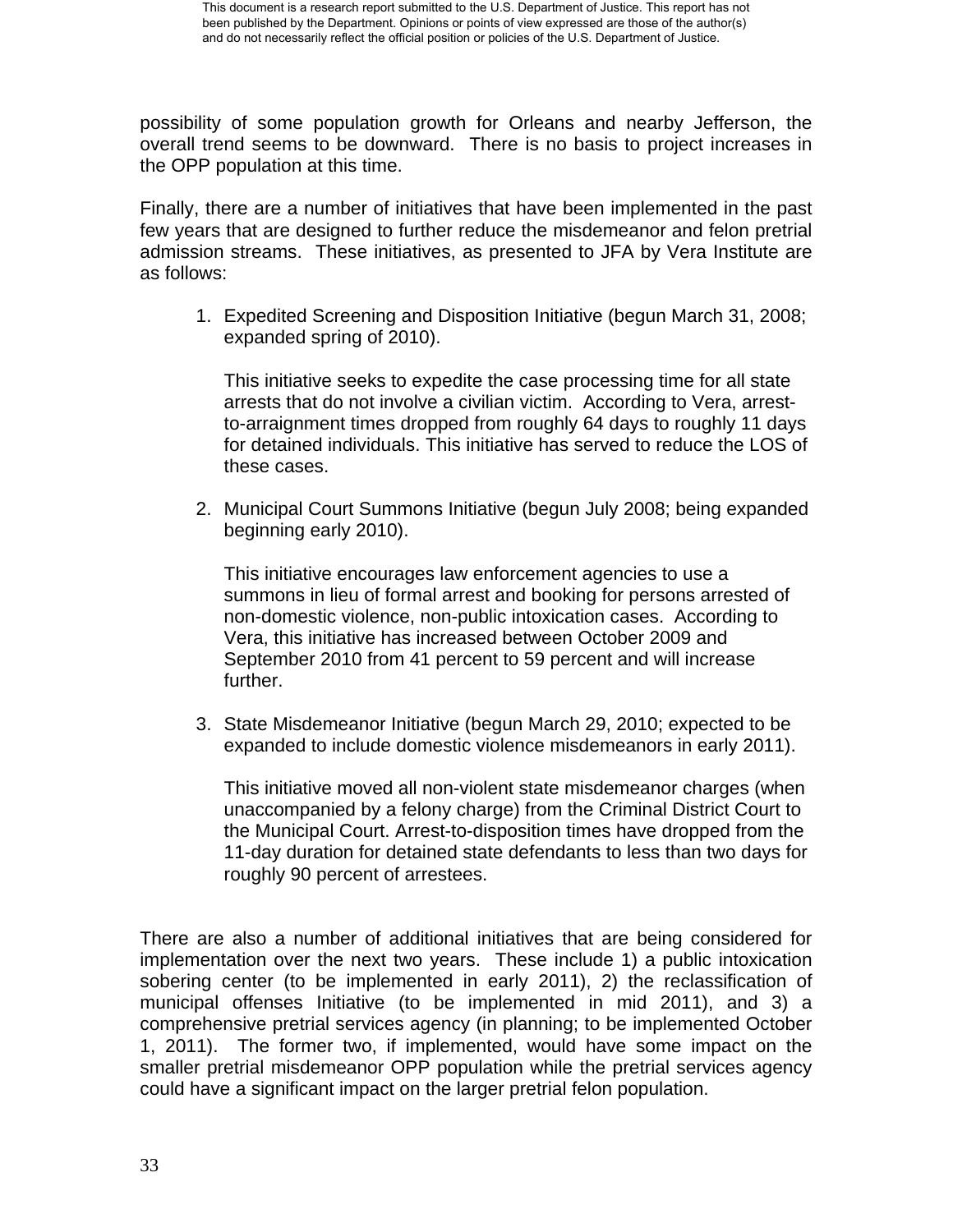The larger point is that all of these current and future initiatives are designed to *lower* OPP admissions and/or the LOS for pretrial admissions. There are no proposed initiatives that would increase the current OPP population.

## *Key Assumptions on the Base Projection*

Returning to the base projection, the four key assumptions that are being made are as follows:

- 1. OPP pretrial misdemeanor and warrant admissions (Groups 1 and 2) will continue to decline at a rate of 5% per year. This assumption is based on the implemented initiatives listed above that will continue to reduce misdemeanor admissions over the next two years.
- 2. The methods of release and the associated average LOS for each release type for the pretrial misdemeanor/other and warrant admissions population (Groups 1 and 2) will remain constant over this ten-year projection.
- 3. The OPP pretrial felon admissions and locally sentenced populations (Group 3 and 4) will remain constant at 2010 level throughout the ten year forecast.
- 4. The methods of release and the associated average LOS for each release type for the pretrial felon admissions and locally sentenced populations (Group 3 and 4) will remain constant over this ten-year projection.

Based on these assumptions there will be continued but slight decrease in this population now estimated at 2,339 to 2,200 by the end of 2012 and continue to decline to 1,953 by 2020 (Table 19).

The state DPS&C inmate population, under current policy is held constant at 950 throughout the ten-year forecast based on current policies. Thus the overall OPP population will dip to 2,903 by the 2020.

Finally, a peaking factor of 7.5% is added to address seasonal fluctuations and the separation of people according to gender and security/classification designations. When this is added, the bed capacity required to house the OPP population by the year 2020 under current policies and trends is 3,121 beds.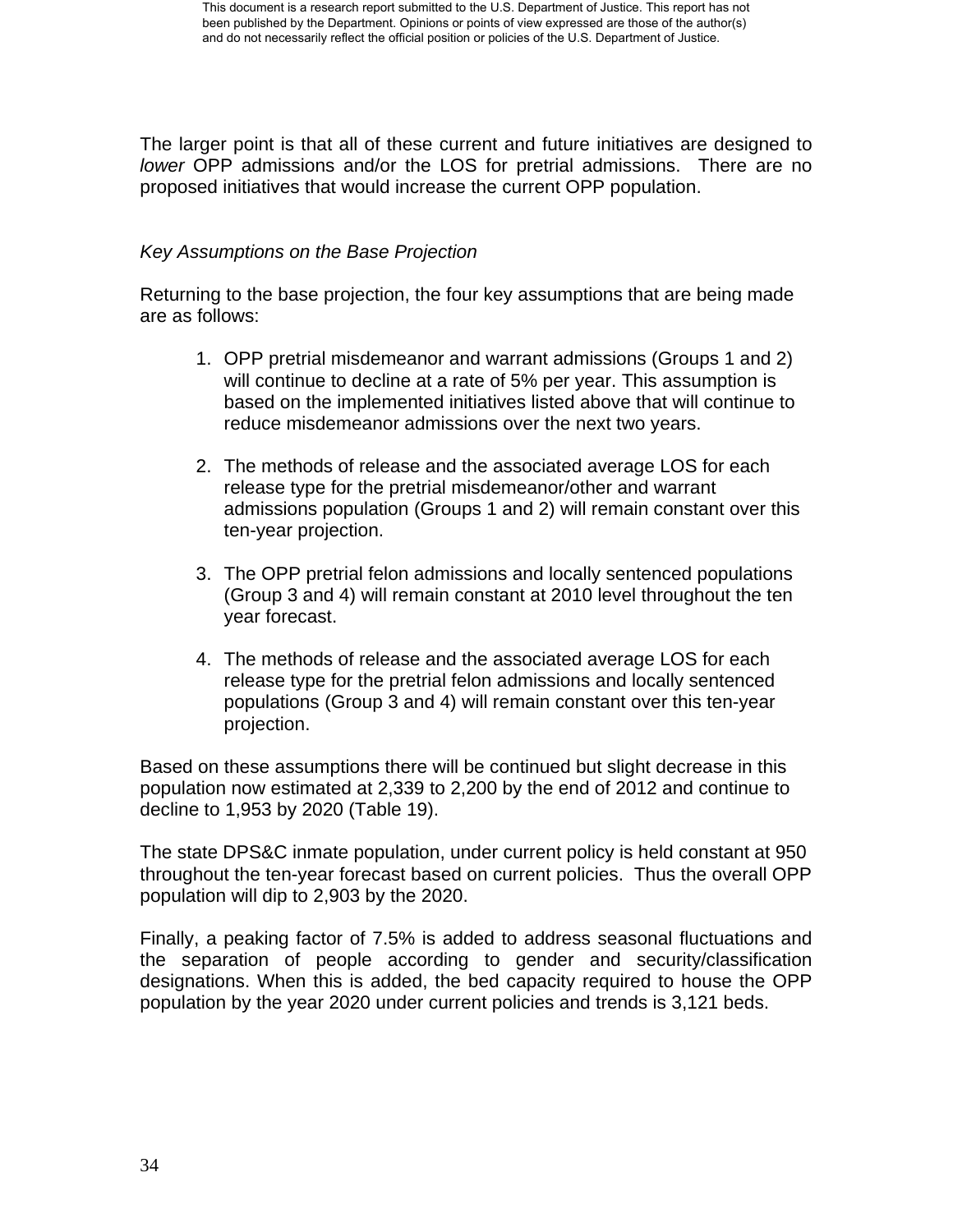## **Table 18**

#### **Orleans Parish Prison Base Forecast CY 2010-2020 By Major Subpopulations**

|            |          | Pretrial   | Pretrial | Local     | Sub-  |       |       |
|------------|----------|------------|----------|-----------|-------|-------|-------|
| <b>CY</b>  | Warrants | Misd/Other | Felony   | Sentenced | Total | DPS&C | Grand |
|            |          |            |          |           |       |       | Total |
| Sept. 2010 | 114      | 597        | 1,359    | 169       | 2,239 | 950   | 3,189 |
| 2010       | 101      | 591        | 1,364    | 162       | 2,217 | 950   | 3,167 |
| 2011       | 93       | 582        | 1,384    | 161       | 2,220 | 950   | 3,170 |
| 2012       | 91       | 563        | 1,381    | 166       | 2,200 | 950   | 3,150 |
| 2013       | 84       | 546        | 1,396    | 165       | 2,190 | 950   | 3,140 |
| 2014       | 79       | 522        | 1,383    | 162       | 2,147 | 950   | 3,097 |
| 2015       | 77       | 487        | 1,357    | 163       | 2,083 | 950   | 3,033 |
| 2016       | 73       | 470        | 1,349    | 161       | 2,053 | 950   | 3,003 |
| 2017       | 66       | 448        | 1,372    | 168       | 2,054 | 950   | 3,004 |
| 2018       | 63       | 427        | 1,350    | 165       | 2,005 | 950   | 2,955 |
| 2019       | 65       | 392        | 1,349    | 158       | 1,965 | 950   | 2,915 |
| 2020       | 58       | 369        | 1,360    | 165       | 1,953 | 950   | 2,903 |
| With 7.5%  |          |            |          |           |       |       |       |
| Peaking    | 62       | 397        | 1,462    | 177       | 2,099 | 1,021 | 3,121 |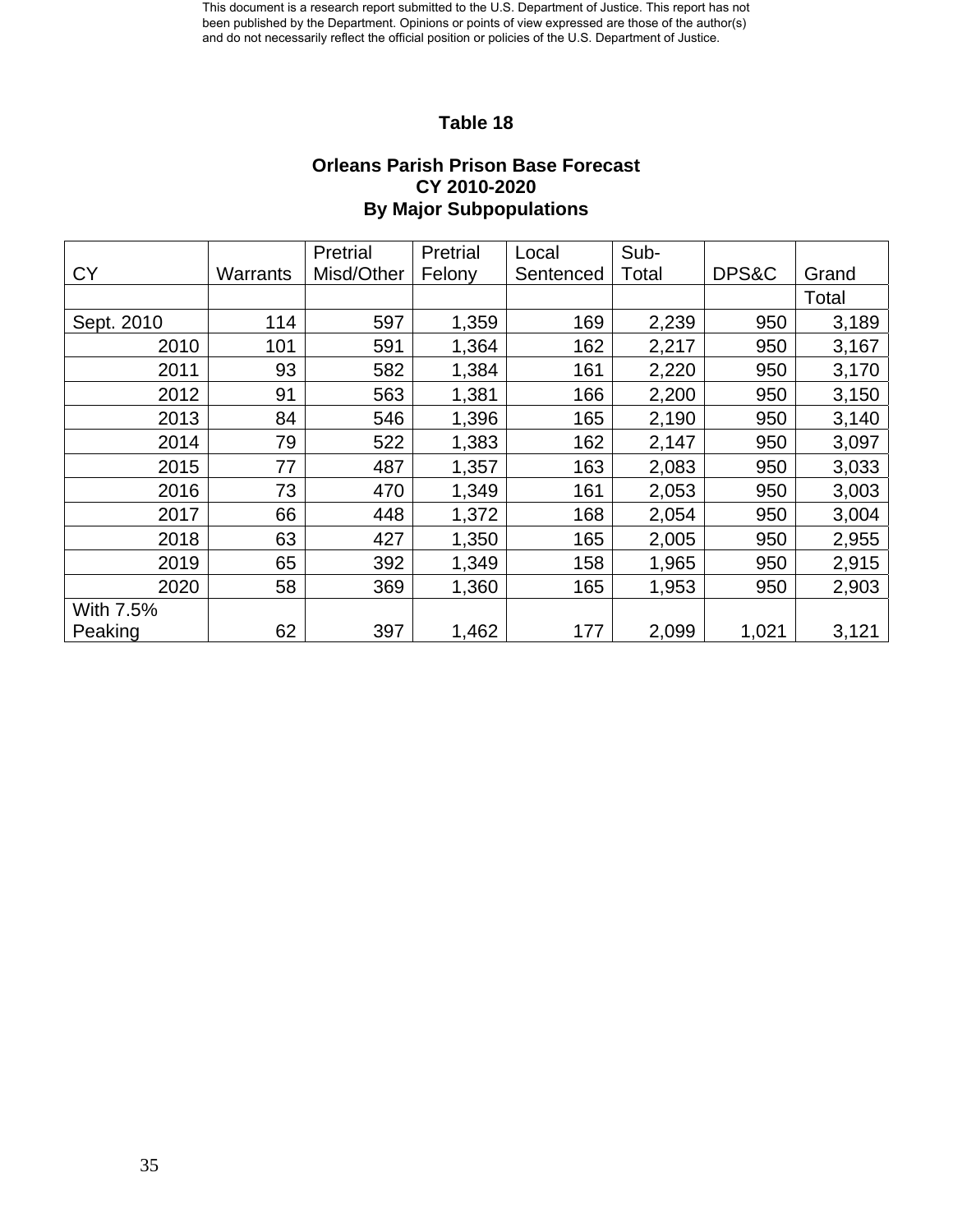## **REPORT ADDENDUM**

## **Policy Simulations of Alternative Options**

The Mayor's Task Force also requested that policy simulations be completed that if implemented would further lower the OPP base projection. This work was funded under separate grants from the Louisiana Disaster Recovery Fund and Public Safety/Government Oversight Grants organizations and not the U.S. Department of Justice.

It should be emphasized that there are a number of policy options that Orleans policymakers could implement. It has already been noted that the OPP incarceration rate is considerably higher than other comparable Louisiana Parishes even when crime rates and the housing of DPS&C inmates are taken into account. These other options can and should be considered as well,

However, the two most prominent and most significant options are 1) implementation of a pretrial services agency and 2) reduction in the number of persons housed in the OPP who are state prisoners.

With regard to the pretrial services agency, the Vera Institute is assisting the Parish implement a pretrial services agency by 2011. JFA requested from Vera its assessment of which pretrial inmates the program would focus on. What follows is Vera's estimate of what type of pretrial admissions will be targeted:

"The Pretrial Services Initiative will have its greatest impact on felony cases. Results from other jurisdictions suggest that persons charged with all minor drug possession; all minor property offenses, including theft, fraud, non-residential burglary; and some weapons offenses are likely candidates for release on recognizance or with conditions at first appearance. We conservatively estimate that 50 percent of persons charged with these offenses will be released at first appearance. Additionally, a small percentage of persons charged with drug sale, nonviolent sex offenses, and violent offenses will be released at first appearance with conditions such as electronic monitoring, for which the city has budgeted roughly \$2 million in 2011."

Based on this description of the proposed pretrial program, the estimated impact of the program, if implemented properly and targeted at persons in the pretrial felony status, it would reduce that population by approximately of 330 prisoners (approximately a 25% reduction). This reduction assumes that 50% of the crimes identified by Vera are released within an average of 3 days of booking. For the violent and weapons charges, their current LOS is reduced by 10%. We attempted other ways of modeling the effects with very similar results.